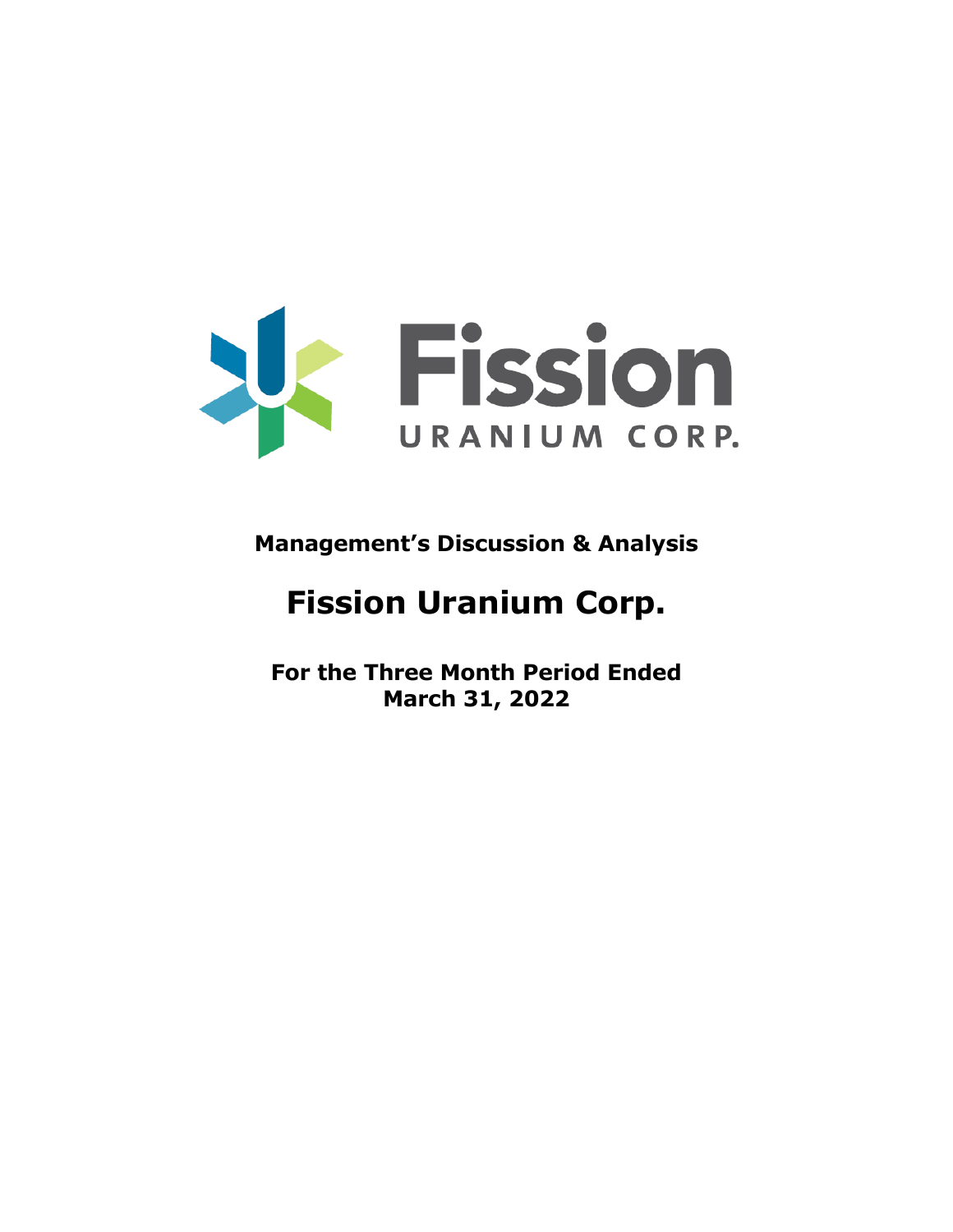

#### **Introduction**

The following Management's Discussion and Analysis ("MD&A"), prepared as of May 13, 2022, should be read in conjunction with the unaudited condensed interim financial statements and accompanying notes of Fission Uranium Corp. (the "Company" or "Fission Uranium") for the three month period ended March 31, 2022. The reader should also refer to the audited financial statements for the year ended December 31, 2021.

The Company's condensed interim financial statements are unaudited and have been prepared in accordance with International Financial Reporting Standards, as issued by the International Accounting Standards Board ("IFRS"), applicable to the preparation of interim financial statements, IAS 34, Interim Financial Reporting ("IAS 34") and do not contain all of the information required for annual financial statements.

Additional information related to the Company, including the most recent Annual Information Form ("AIF"), is available for viewing on SEDAR at www.sedar.com. Further information that has not been incorporated into this MD&A, including news releases and property maps, are available on the Company's website at www.fissionuranium.com, or by requesting further information from the Company's head office located at 700 – 1620 Dickson Ave., Kelowna, British Columbia, Canada, V1Y 9Y2.

#### **Forward looking statements**

Statements in this report that are forward looking could involve known and unknown risks and uncertainties, which could cause actual results to vary considerably from these statements. Should one or more of these unknown risks and uncertainties, or those described under the headings "Risk Factors" in the Company's AIF, which can be found on the Company's SEDAR profile at www.sedar.com, and those set forth in this MD&A under the heading "Cautionary notes regarding forward-looking statements" and "Risks and uncertainties" materialize, or should underlying assumptions prove incorrect, then actual results may vary materially from those described in forward-looking statements.

#### **Scientific and technical disclosure**

Scientific and technical information in this MD&A was reviewed and approved by Ross McElroy, P. Geol., CEO of Fission Uranium. Ross McElroy is a qualified person as defined by Canadian National Instrument 43-101 *Standards of Disclosure for Mineral Projects* ("NI 43-101").

#### **Description of business**

Fission Uranium is a resource issuer specializing in uranium exploration and development in Saskatchewan's Athabasca Basin in Western Canada. The Company was incorporated on February 13, 2013 under the laws of the Canada Business Corporations Act in connection with a court approved plan of arrangement to reorganize Fission Energy Corp. Fission Uranium's common shares are listed on the Toronto Stock Exchange under the symbol "FCU", the OTCQX marketplace in the U.S. under the symbol "FCUUF" and on the Frankfurt Stock Exchange under the symbol "2FU".

The Company's primary asset is the Patterson Lake South ("PLS") project, which hosts the Triple R deposit – a large, high-grade and near-surface uranium deposit that occurs within a 3.18km mineralized trend along the Patterson Lake Conductive Corridor. The deposit has one of the largest lateral mineralized footprints of comparable deposits in the Athabasca Basin region and remains open in multiple directions. The property comprises 17 contiguous claims totaling 31,039 hectares and is located geographically in the south-west margin of Saskatchewan's Athabasca Basin, notable for hosting the highest-grade uranium deposits and operating mines in the world.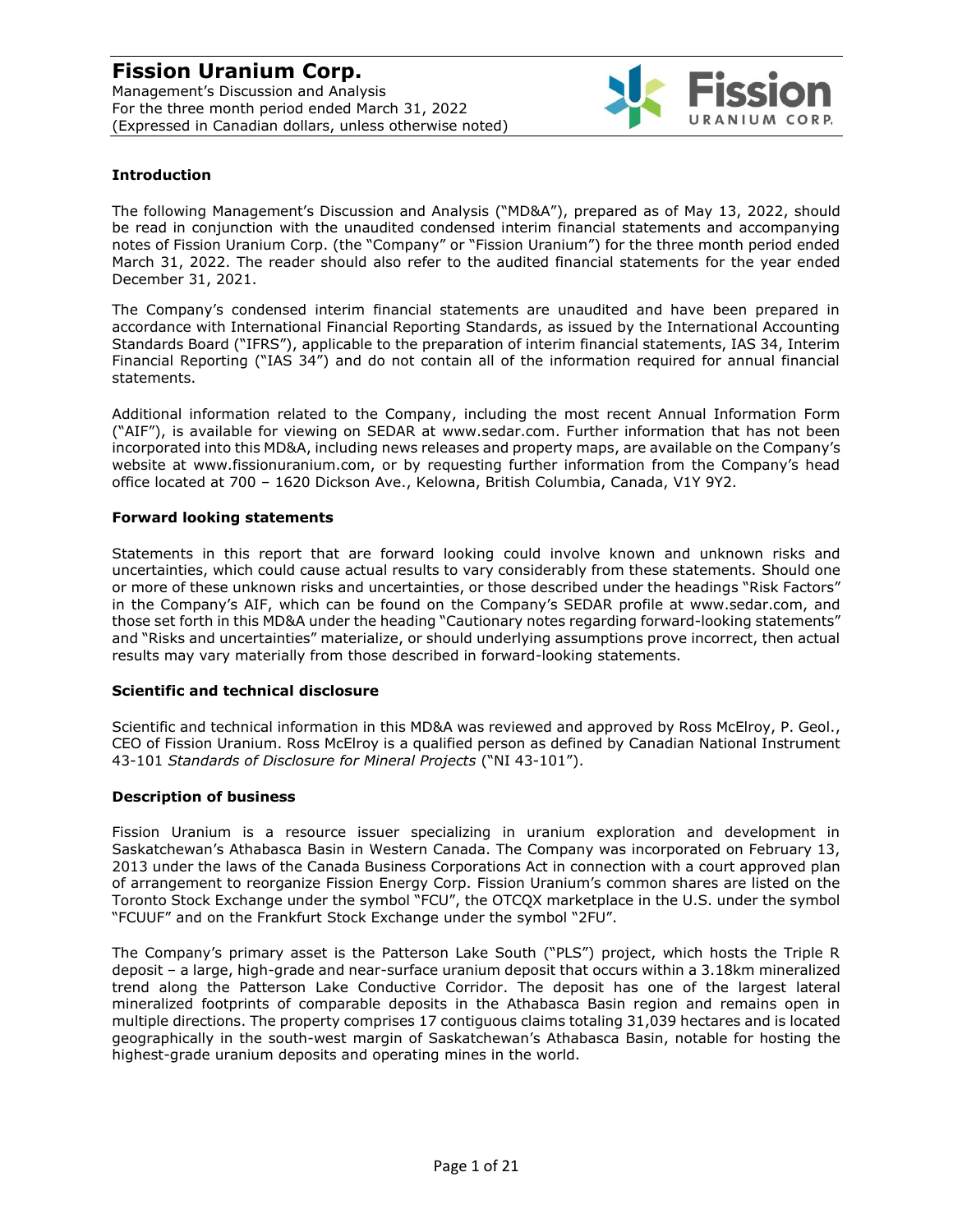Management's Discussion and Analysis For the three month period ended March 31, 2022 (Expressed in Canadian dollars, unless otherwise noted)



#### **Corporate goals**

Management firmly believes that global uranium demand is rising, driven by an ongoing nuclear reactor construction boom. Uranium sentiment, as evidenced by government investment in small nuclear reactors as well as traditional reactors, and strongly supportive political statements from countries like the US, UK, and China, is strengthening. This is a result of the rapidly growing focus on clean energy, and the continually increasing global electrical energy demand. In addition, years of low uranium prices have led to the shuttering of higher OPEX uranium operations and minimal investment in new sources of production. In 2017, the number of nuclear reactors in the combined construction, planning and proposal stages, reached the highest level in 25 years and the amount of uranium required by utilities, currently uncovered by contracts, continues to increase rapidly. The result is a tightening of the supply and demand balance. As such, management is optimistic about the long-term prospects for the uranium market and is committed to developing its Triple R deposit at PLS, while continuing to explore for additional high-grade occurrences on the property. Fission Uranium is fortunate to have its property located in the politically stable and investment friendly province of Saskatchewan, Canada. The Fraser Institute as well as a number of other similar institutions publish an annual report of mining and exploration companies and ranks geographic regions globally in an attempt to assess how mineral endowments and public policy factors, such as taxation and regulatory uncertainty, affect exploration investment. Saskatchewan is consistently rated amongst the best jurisdictions in these annual reviews for mining investment and, most recently, was rated the third best jurisdiction globally in terms of investment risk by the Mining Journal in 2021.

Continued exploration and development success over the past eight years has enabled the Company to fund its operations primarily through share equity financing in a difficult uranium sector and challenging capital market environment for mineral exploration companies.

In addition to progressing the Company's exploration and development plans, management will continue to seek strategic opportunities to add further shareholder value and appropriately monetize the PLS property and Triple R deposit for shareholders.

Specific growth plans include:

- Continuing to develop the Triple R deposit towards the feasibility stage; and
- Improving and de-risking the strong economic parameters of the Triple R deposit (as defined by the 2019 prefeasibility study) by work designed to further increase the certainty of the resource and viability of mine design in addition to expanding the overall footprint of the Triple R deposit, discovering and/or defining new mineralization.

#### **PLS property**

Details of the Company's PLS project as of March 31, 2022 are shown below:

| Property                                 | Location | <b>Ownership Claims Hectares Stage</b> |  | Carrying value                    |
|------------------------------------------|----------|----------------------------------------|--|-----------------------------------|
| Patterson Lake South Athabasca Basin, SK |          | 100%                                   |  | 31,039 Feasibility \$ 346,871,822 |

In January 2016, the Company executed an offtake agreement with CGN Mining Company Limited ("CGN Mining"). Under the terms of the agreement, CGN Mining will purchase 20% of annual  $U_3O_8$  production with an option to purchase up to an additional 15%  $U_3O_8$  production from the PLS property, after commencement of commercial production.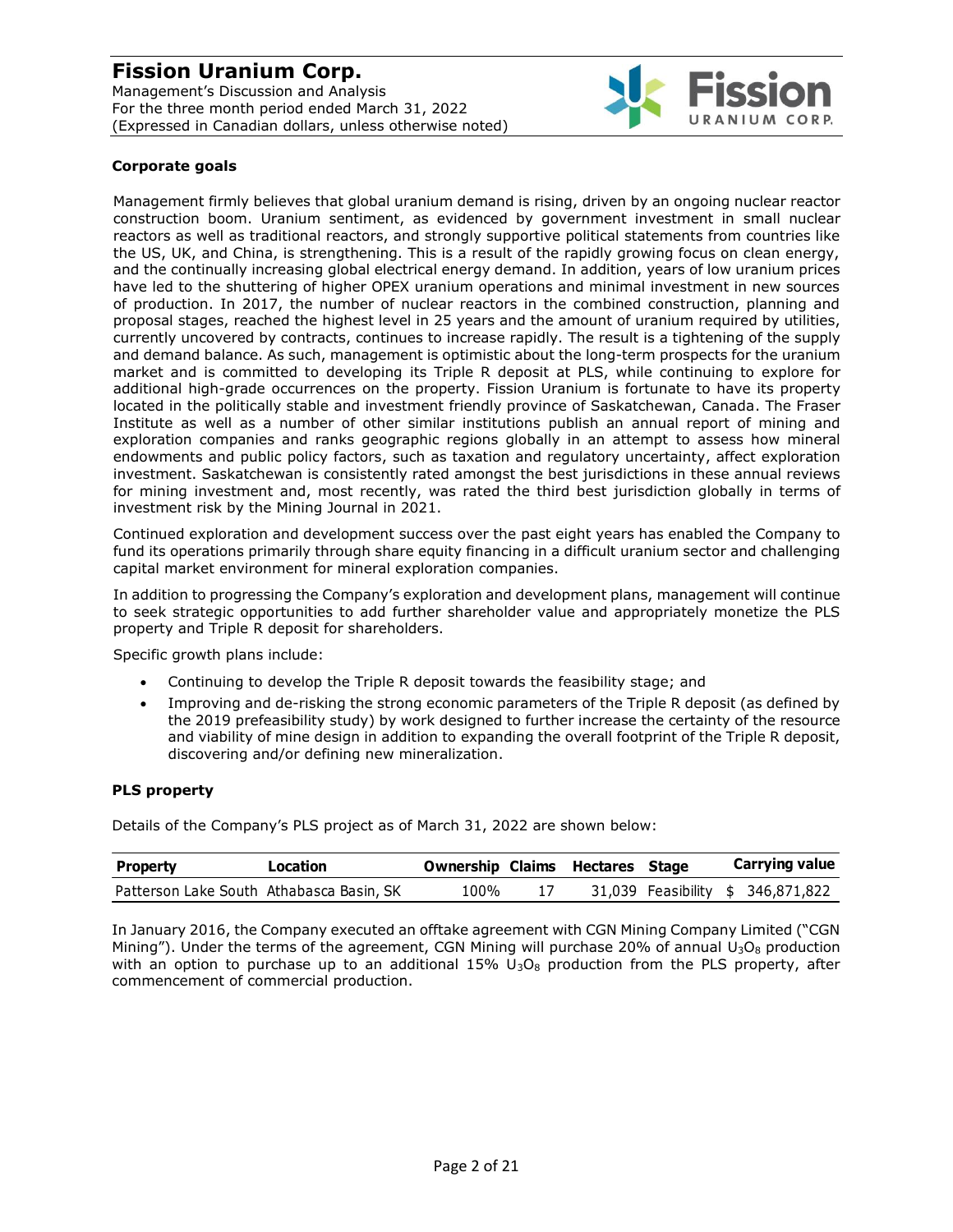Management's Discussion and Analysis For the three month period ended March 31, 2022 (Expressed in Canadian dollars, unless otherwise noted)



#### **Summary of significant accomplishments for the three month period ended March 31, 2022 and subsequent**

On April 25, 2022, the Company provided an update on the PLS feasibility study progress and announced the establishment of an at-the-market financing program. The Company has achieved multiple feasibility study milestones, including completion of field work for geotechnical, hydrogeological, and metallurgical purposes. Additionally, and of particular note, detailed engineering studies and planning of the proposed mine design are now in progress and are now well advanced.

The Company entered into an equity distribution agreement dated April 25, 2022 (the "Equity Distribution Agreement"), providing for an at-the-market ("ATM") equity offering program, with Canaccord Genuity Corp. (the "Lead Agent"), and including Sprott Capital Partners LP, BMO Capital Markets and Haywood Securities Inc. (collectively with the Lead Agent, the "Agents").

The ATM will allow Fission, through the Agents, to, from time to time, offer and sell, in Canada through the facilities of the Toronto Stock Exchange ("TSX"), such number of common shares as would have an aggregate offering price of up to \$50 million. Sales of the common shares, if any, will be made by means of ordinary brokers' transactions on the TSX or otherwise at market prices prevailing at the time of sale. The sale of the Company's common shares in the ATM will be made pursuant to, and qualified in Canada by, a prospectus supplement dated April 25, 2022 (the "Prospectus Supplement") to the base shelf prospectus of the Company dated November 10, 2021 (the "Base Prospectus"). Copies of the Prospectus Supplement and Base Prospectus may be obtained for free from SEDAR at [www.sedar.com.](http://www.sedar.com/)

The Company considers the ATM to be a valuable tool for potential future access to the public market, where equity offerings can occur at market prices and with significantly reduced costs. The timing and extent of the use of the ATM will be at the discretion of the Company. Accordingly, total gross proceeds from equity offering under the ATM may be significantly less than the maximum of \$50 million. The ATM will be effective until December 10, 2023 unless terminated prior to such date by Fission or otherwise in accordance with the terms of the Equity Distribution Agreement.

On April 7, 2022, the Company provided an update on its winter drilling program and announced that it repaid the remaining ~US\$7 million balance of its secured credit facility. The geotechnical drill program at the PLS site, utilizing a combination of sonic and core drilling of 6 large diameter HQ drill holes was completed successfully. Four zones of the Triple R deposit (R1515W, R840W, R00E and R780E) were the focus of the drilling and results will be used as part of the overall feasibility study.

In February 2022, the Company announced additional technical and operation team employee hires. These additional, full-time personnel will provide support for senior management in the areas of regulatory and permitting, geology, operations, and northern business opportunities.

In January 2022, the Company announced results from its resource upgrade drill program on the R840W zone. A total of 25 holes were completed. All 25 holes hit mineralization, with nineteen intercepting significant intervals of high-grade mineralization. The goal of the resource drilling is to upgrade the majority of the R840W zone to Indicated classification, for potential inclusion in the resource used for the Feasibility Study. The holes include PLS21-624 (line 630W), which intersected a continuous interval measuring 46.0m  $\textcircled{a}$  8.01%  $\text{U}_3\text{O}_8$ , incl 19.0m  $\textcircled{a}$  18.27%  $\text{U}_3\text{O}_8$ , and total composite grade x thickness "GT" value of 368.8 and PLS21-635 (line 750W) with a continuous interval measuring 51.5m @ 2.71%  $U_3O_8$ , incl 8.0m @ 14.58%  $U_3O_8$ , and a total composite GT value of 139.6.

#### **Winter 2022 Drill Program**

In April 2022, the Company announced the geotechnical drill program, a continuation of field work as part of the Feasibility Study of the Triple R deposit, was successfully completed. The work focused on geotechnical drilling for the R780E Zone as well as similar geotechnical drilling on the R00E and R840W zones. In addition, first pass geotechnical drilling was conducted for the R1515W zone, to prepare for possible, later inclusion of the R1515W zone into the development plans. A total of six HQ large diameter geotechnical holes were drilled using a combination of sonic and core drilling techniques. In parallel with the technical feasibility work, the company continues to collect further field data and conduct long term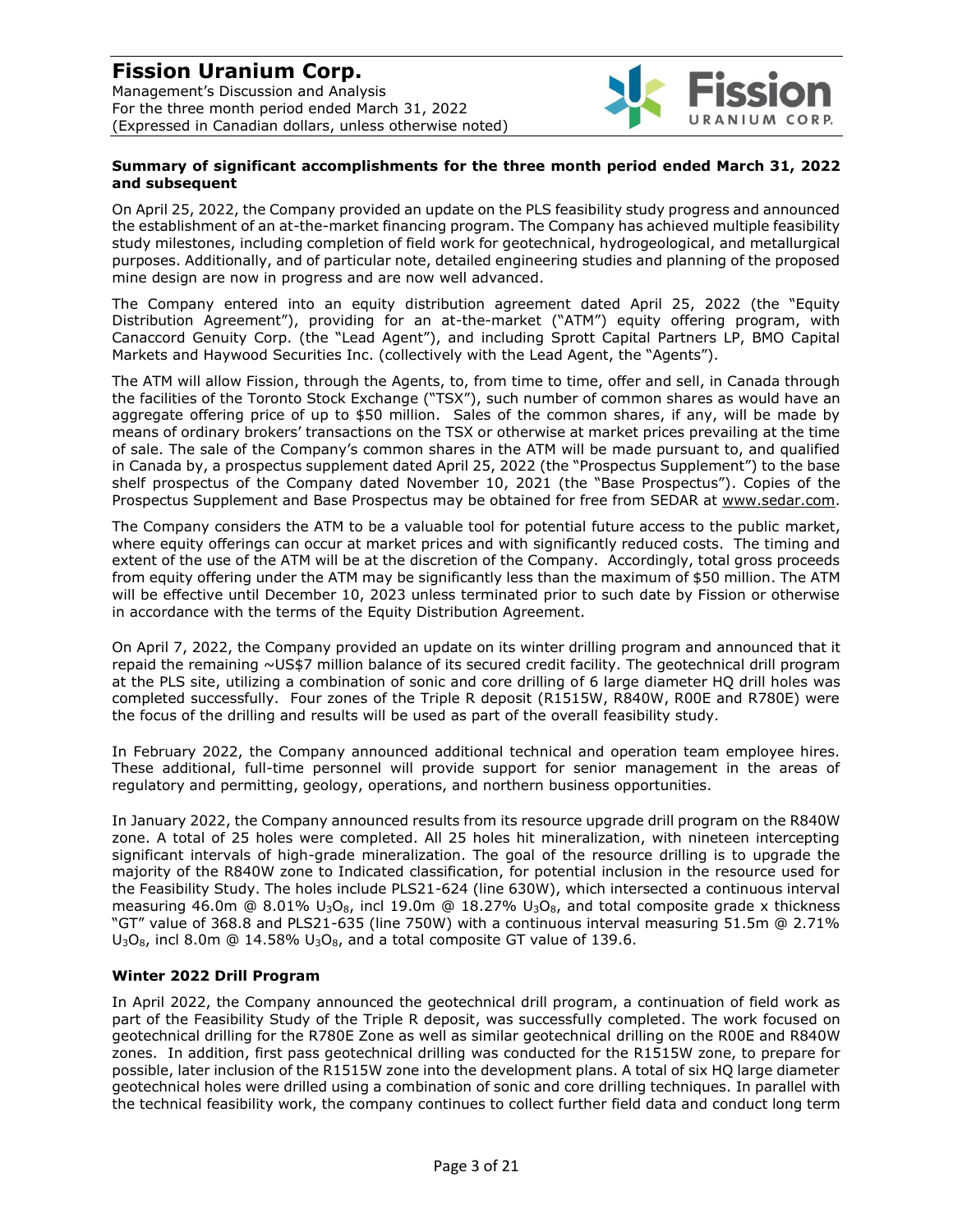#### **Fission Uranium Corp.** Management's Discussion and Analysis For the three month period ended March 31, 2022 (Expressed in Canadian dollars, unless otherwise noted)



monitoring for the baseline environmental survey as well as advance its efforts with discussions with impacted Indigenous rights holders and local stakeholders.

Winter Program Highlights include:

- 6 geotechnical drillholes totaling 1044.2 meters:
	- o R780E Zone 3 crown pillar and rock mechanics geotechnical drill holes
	- o R00E Zone 1 crown pillar and rock mechanics geotechnical drill hole
	- o R840W Zone 1 ventilation shaft rock mechanics geotechnical drill hole
	- $\circ$  R1515W Zone 1 crown pillar and rock mechanics geotechnical drill hole
- A pumping well pulsed test was performed at the R840 zone from a deep pumping well drilled during Summer 2021

#### **Summer 2021 Drill Program Results**

The R840W zone is the 2nd largest of five high-grade zones that make up the Triple R deposit. Although the R840W has been used in the global resource estimate for the Triple R deposit, it was not considered in the economic analysis of the Prefeasibility Study because it was primarily classified as an Inferred resource.

On January 31, 2022, the Company announced assay results from the R840W zone drill program. All 25 holes hit mineralization, with nineteen intercepting significant intervals of high-grade mineralization. The assay results provide laboratory certified analytical valuation of the concentration of  $U_3O_8$  in samples, which are referred to as "mineralized" as previously disclosed in a news release. Assay results are considered the definitive assessment of concentration of measured elements in a sample. The goal of the drill program was to upgrade the majority of the R840W zone from its majority Inferred resource classification to Indicated. This would be achieved by decreasing the spacing between drill hole mineralized intercepts to a distance of  $\sim$ 15m to 20m (horizontal and vertical) required for conversion of the resource to Indicated. The assay results will be used for modeling of the zones to be used in a revised resource estimate. If assay and modeling results are positive and sufficient, then the R840W has the potential to be incorporated into the Feasibility Study.

The drill program had a 100% hit ratio, whereby all 25 holes intersected mineralized intervals above the minimum cut-off criteria of >0.5 meters at 0.05%  $\bigcup_{3}O_8$  and a maximum internal dilution of 2.0m. Twenty of the holes intersected high-grade intercepts, which is defined as composited intervals exceeding  $1\%$  U<sub>3</sub>O<sub>8</sub>.

#### **Summer 2021 Drilling Highlights**

- Hole PLS21-624 (line 630W)
	- o Total composite GT value of 368.8
		- 46.0m total continuous mineralization  $\textcircled{e}$  8.01% U<sub>3</sub>O<sub>8</sub> (between 109.0m to 155.0m), including: 19.0m @ 18.27% U3O8 (between 121.0m to 140.0m)
- Hole PLS21-635 (line 750W)
	- o Total composite GT value of 139.6
		- 51.5m total continuous mineralization  $\textcircled{a}$  2.71% U<sub>3</sub>O<sub>8</sub> (between 102.0m to 153.5m), including: 8.0m @ 14.58%  $U_3O_8$  (between 129.5m to 137.5m)
- Hole PLS21-613 (line 870W)
	- o Total composite GT value of 94.4
		- 26.5m total continuous mineralization  $@3.56\%$  U<sub>3</sub>O<sub>8</sub> (between 194.5m to 221.0m), including: 6.5m @ 12.77% U3O8 (between 213.0m to 219.5m)

On August 31, 2021, the Company announced the results of mineralization based on hand-held scintillometer readings from its summer 2021 "resource upgrade" drill program on the R840W zone. All 25 in-fill holes hit mineralization, with 19 intercepting significant intervals of >10,000 cps radioactivity. This includes PLS21-624 (line 630W), which intersected 57.5m of continuous mineralization, including 19.15m of total composite radioactivity >10,000 cps (with a peak of 62,400 cps). The resource upgrade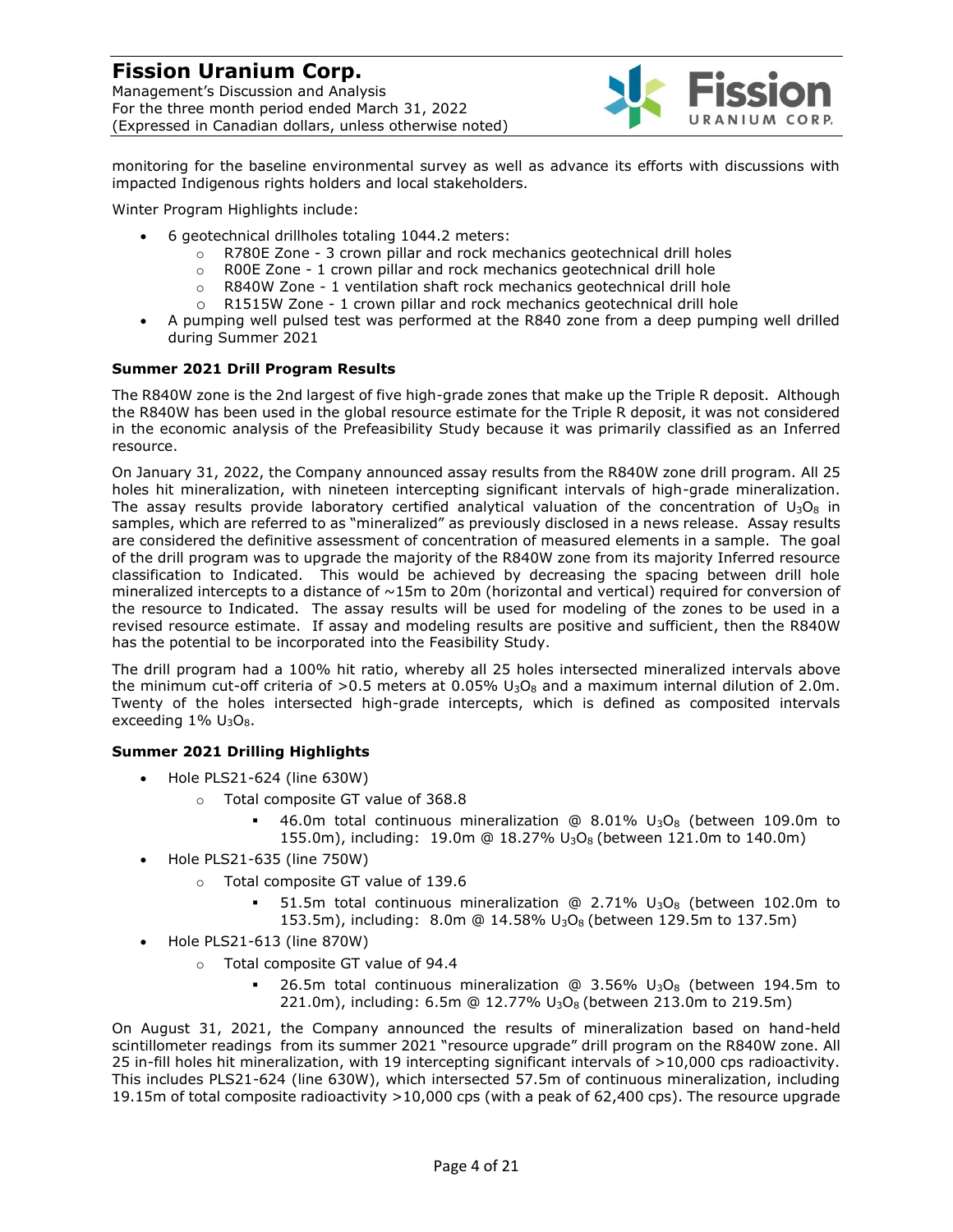Management's Discussion and Analysis For the three month period ended March 31, 2022 (Expressed in Canadian dollars, unless otherwise noted)



drilling was conducted in conjunction with the on-going Phase 1 Feasibility work at PLS, which focused on drilling for geotechnical, hydrogeological, geochemical and metallurgical data.

On September 7, 2021, the Company announced the results of mineralization based on hand-held scintillometer readings from the summer 2021 "metallurgical & geotechnical testwork" drilling on the R840W zone. Four metallurgical holes and three geotechnical holes have been completed as part of the Phase 1 feasibility study field work. All seven holes intersected mineralization with all four metallurgical and two geotechnical holes intersecting wide intervals of strong mineralization. Of particular note, hole PLS21-MET-004 (line 615W) intersected 50.3m of continuous mineralization, including 28.5m of total composite radioactivity >10,000 cps (with a peak of 65,500 cps). The metallurgical and geotechnical testwork drilling at the R840W is part of the data collection in anticipation that the R840W zone will be included in the Feasibility Study.

Highlight intersections from the drill program include:

- Hole PLS21-MET-004 (line 615W)
	- $\circ$  50.3m continuous mineralization (between 98.25m to 148.5m), including:
		- 28.5m of total composite mineralization >10,000 cps (101.0m to 129.5m)
- Hole PLS21-MET-002 (line 765W)
	- $\circ$  82.5m continuous mineralization (between 99.5m to 182.0m), including: • 8.74m of total composite mineralization >10,000 cps
- Hole PLS21-RM-001 (line 870W)
	- $\circ$  46.0m total composite mineralization over a 59.0m interval (between 159.0m to 218.0m), including:
		- 5.2m of total composite mineralization >10,000 cps

#### R840W Zone Metallurgical Holes

Four large diameter HQ holes were collared and drilled vertically spaced over 180m of strike length to collect representative mineralized rock samples to be used for metallurgical testwork. The testwork is to verify the process required to extract  $U_3O_8$  efficiently and economically and understand the grade variability and mineralogy impact on processing factors such as recovery of the R840W zone compared to the R780E zone.

#### R840W Geotechnical Testwork Holes

Three holes were collared as angle holes to collect rock samples to be used for geotechnical testwork. The testwork will verify the rock strength and ground conditions likely to be encountered and provide data to be used in the design of ground support, tunnel and stope dimensions and mining sequencing. Additionally, samples were collected from the crown pillar area, at the overburden/bedrock interface, to optimize ore recovery and analyze overall mine stability.

Also on September 27, 2021, the Company announced the completion of a 72-hole geotechnical drill program. Preliminary data assessment indicates that the location of proposed infrastructure, including the decline, ventilation shafts, stockpiles, TMF, and mill buildings, is optimal. Further laboratory testwork will be required to confirm the initial assessment. The drill program was completed successfully, and with minimal delays. Additionally, Fission has appointed Tetra Tech Canada as the lead consultant for the feasibility study.

Summer drill program highlights:

- 21 holes along proposed decline alignment:
	- o 18 Geotechnical holes along the proposed decline alignment to gather data to confirm decline constructability and final design.
	- o 3 Condemnation holes to confirm that the location of the decline does not intersect mineralized zones nor other major geological features that may interfere with decline construction.
- 6 holes for Waste Rock Stockpile area (overburden only) to collect geotechnical data for stability assessment of the overburden to be used to confirm waste stockpile design height and slopes.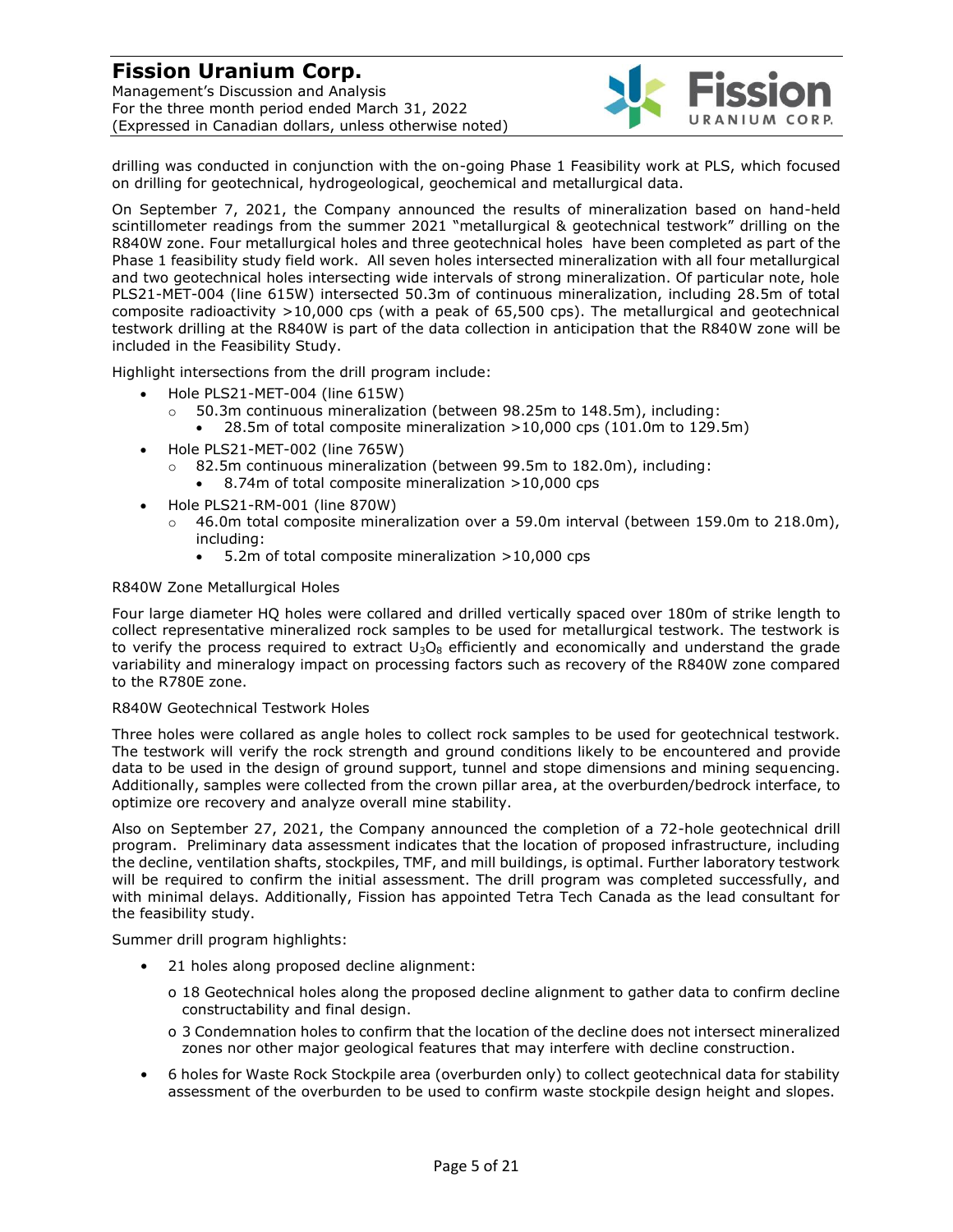Management's Discussion and Analysis For the three month period ended March 31, 2022 (Expressed in Canadian dollars, unless otherwise noted)



- 3 holes for area of the Mill (overburden only) to collect geotechnical data for stability assessment of the overburden to be used to confirm mill building foundation design.
- 8 holes for Vent Shaft (Fresh Air and Exhaust Air) including 4 geotechnical holes drilled along each shaft alignment to gather data to be used to confirm shaft constructability and final design. A further 4 condemnation holes were drilled to confirm the location of the shafts do not intersect mineralized zones nor other major geological features that may interfere with shaft construction.
- 4 Metallurgical test sample holes as reported in the September 7, 2021 news release.
- 3 Rock Mechanic holes as reported in the September 7, 2021 news release.
- 5 Hydrogeology holes (pumping and water monitoring holes) including 4 holes drilled around the planned decline, and 1 deep well drilled in the R840W zone to collect data required to characterize the hydrogeologic conditions and support hydrogeologic assessments in those areas. This data will be used for determining dewatering rates and impact on groundwater.
- 25 Tailings Management Facility holes (essentially all overburden holes) were drilled within the planned TMF area to collect geotechnical and hydrogeological data to confirm the planned TMF location, support the EIA pathways modelling work, and enable constructability assessment and design work to proceed at a Feasibility Level.
- 1 Camp Area hole (overburden hole) to collect geotechnical data for stability assessment of the overburden to be used to confirm camp building foundation design.

In addition, waste rock and mineralized rock samples were collected from both fresh and historical core samples to conduct assessment of the metal leaching (ML) and acid rock drainage (ARD) potential of mine wastes (i.e., waste rock, low grade ore, and overburden) to be produced during mine life.

#### **Feasibility Study**

In 2019, the Company completed first a "hybrid open-pit and underground" development scenario and followed up with an "underground-only" prefeasibility study "PFS". While both mining studies showed positive outcomes, the results of the "underground-only" study showed stronger merits in most measurable criteria. The report titled "Technical Report on the Prefeasibility Study on the Patterson Lake South Property Using Underground Mining Methods, Northern Saskatchewan, Canada" dated November 7, 2019 with an Effective Date of September 19, 2019 is the current technical report (the "U/G PFS").

The U/G PFS recommended that the Company advance the PLS project to a feasibility study which the Company began field work on during June 2021.

In June 2021, the Company announced the commencement of its Feasibility Study ("FS" or the "Study") for the PLS project. The feasibility work kicked-off with Phase 1, comprised of extensive data collection using drilling and other fieldwork. The FS follows the results of the Company's Pre-Feasibility Study detailing an underground-only mining scenario, which outlined the potential for PLS to be one of the lowest operating cost uranium mines in the world. Phase 1 commenced during June 2021 with completion expected during Q2, 2022. Concurrent with Phase 1 field work, a 25-hole core drill program targeting the R840W Zone, was completed in August 2021. The R840W drill program was aimed to upgrade the majority of the R840W resource to Indicated category, which then would have the potential to be included in the resource model used for the FS.

In September 2021, the Company announced it had appointed Tetra Tech Canada as the lead consultant for the feasibility study.

The FS will comprise two Phases: Data collection and assessment (Phase 1) and Design (Phase 2). Phase 2 will use the data collected from Phase 1 to further refine the design of the underground mine, surface infrastructure plans and Tailings Management Facility to be incorporated into the Feasibility Study.

For the Phase 1 program, the Company has been focused on optimizing the site surface layout and has made adjustments to the location of the ramp access, waste stockpiles and processing plant.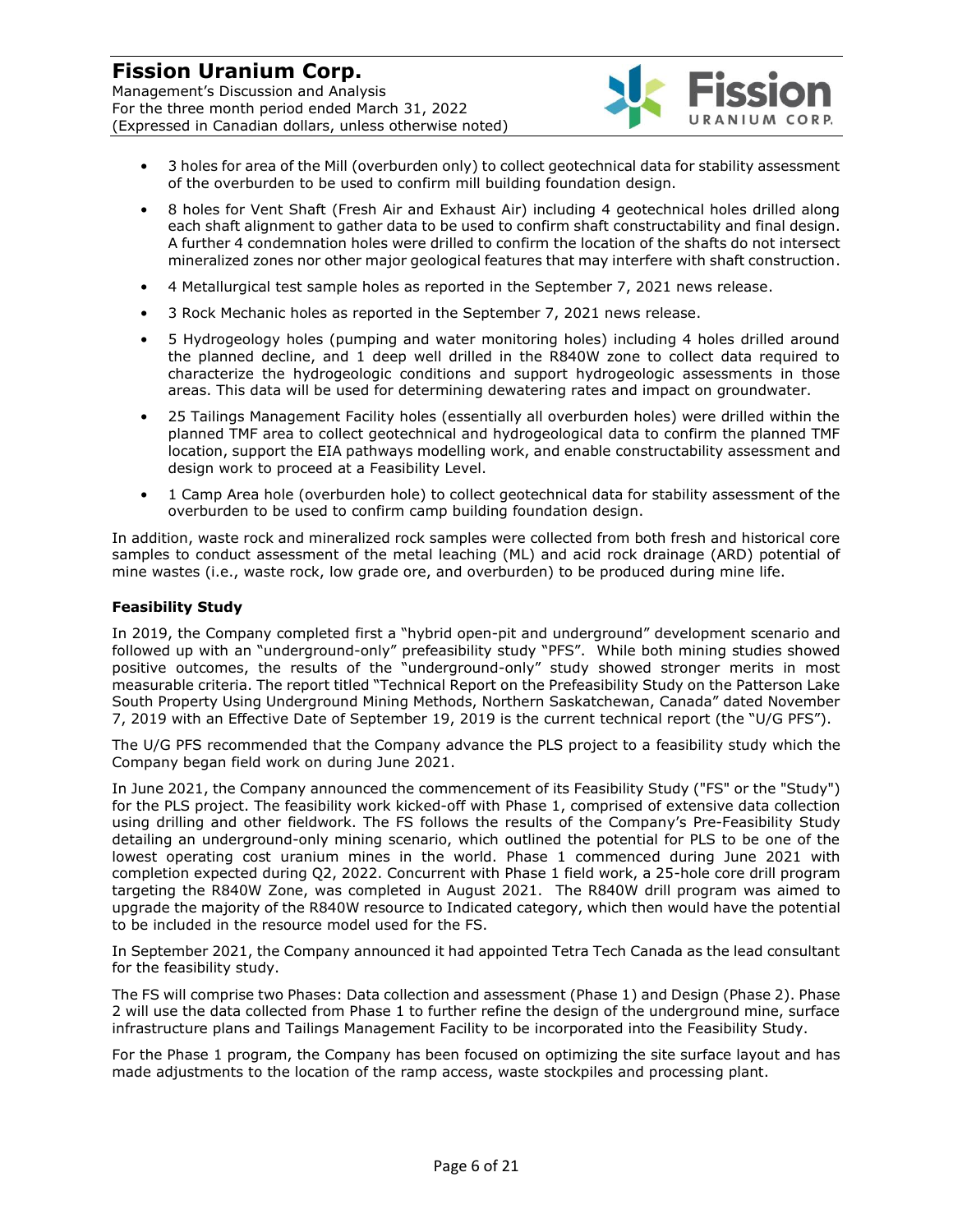Management's Discussion and Analysis For the three month period ended March 31, 2022 (Expressed in Canadian dollars, unless otherwise noted)



#### **Phase 1 Activity will include:**

- Ramp Access Assessment
- Vent Shaft Assessment
- Tailings Management Facility "TMF" Assessment
- Metallurgical Assessment
- Infrastructure Foundation Geotechnical Assessment
- Mine Geotechnical Assessment for R780E and R840W Zones
- Mine Hydrogeological Assessment
- Mine Geochemical Assessment

More detailed plans for Phase 2 will be announced in the near future.

#### **Environmental Assessment**

The Environmental Assessment "EA" phase, has as its purpose to ready the project for eventual environmental impact assessment "EIA". The EA phase is triggered at the time the Saskatchewan Ministry of Environment "MOE" accepts the submittal of the Project Description (Technical Proposal). On December 1, 2021, the company announced that the "MOE" had formally accepted the recently submitted Project Description ("Technical Proposal") for the PLS uranium project (the "Project") in Saskatchewan, Canada. With this acceptance, Fission has now commenced the "EA" as per the requirements of The Saskatchewan Environmental Assessment Act. Fission has requested approval under Section 15 of the Act and is looking for a determination from the Saskatchewan Minister of Environment that the Project is a Development. The result of this is that Fission will be required to produce an "EIA" for the Project. In support of this, Fission has also submitted a draft Terms of Reference that will be finalized by the province in consultation with other stakeholders. The final Terms of Reference will guide Fission's EA development.

While the proposed project does not formally trigger an Impact Assessment (IA) under the Canada Impact Assessment Act, 2019, there will be close coordination required between the province and the Canadian Nuclear Safety Commission (CNSC), Canada's life cycle nuclear regulator, to ensure that the EA includes components that will support the environmental aspects of CNSC licensing. Fission is currently working with CNSC to explore the most appropriate time for submission of an Initial License Application.

#### **Engagement Activities**

As part of its progress towards the Feasibility Study and Environmental Assessment phases for the PLS project in Saskatchewan, Canada, the Company is continuing to build mutually respectful, transparent and productive relationships with all local rights-holders and stakeholders. This includes the recentlysigned Engagement and Capacity agreement with the Clearwater River Dene Nation ("CRDN"), as detailed in a News Release on March 25, 2021. The agreement strengthens the positive working relationship and establishes a foundation for Fission and CRDN to negotiate a long-term impact benefit agreement if the PLS Project is approved.

The processes covered by the agreement include:

- Prepare, facilitate and coordinate Project information sharing meetings between CRDN and Fission;
- Facilitate and conduct community information meeting on status of the Project;
- Draft, contribute to, review, and provide comments on draft documents leading to Environmental Impact Statement;
- CRDN Comments on draft project description and final project description;
- Joint review and concurrence on target information to be addressed via Engagement Activities; and;
- Joint work and collaboration on scope of Engagement Activities and supporting budget.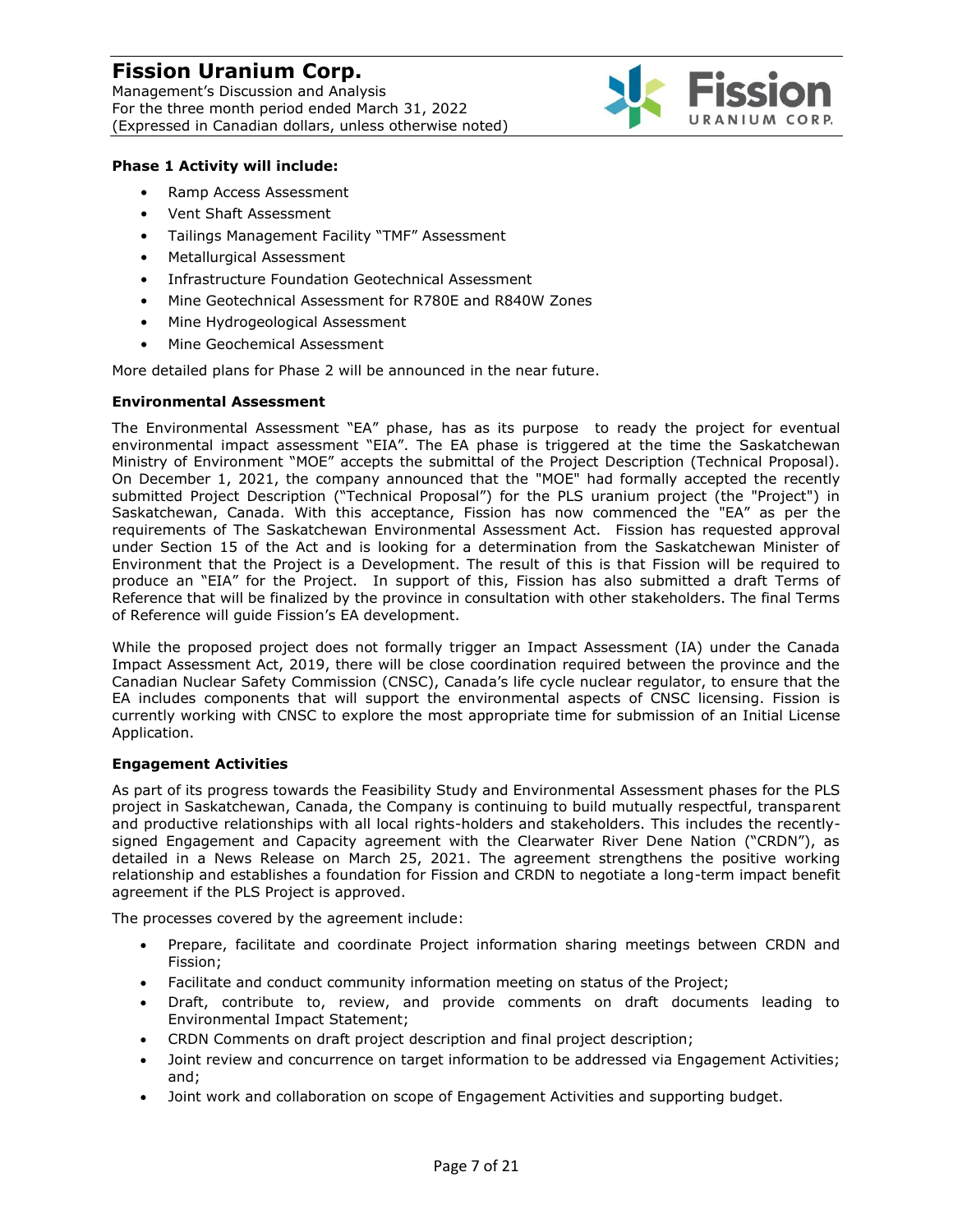

To achieve the outcomes of these processes in a meaningful and collaborative way, Fission and CRDN have established open lines of communication, and connect regularly by phone, email, and/or meeting. This active, open approach has been paired with a shared communications and commitment tracking log, requested by CRDN, to create a consistent, transparent, and accountable way to raise and address questions, information requests, and concerns, in a timely and efficient manner.

As part of the Agreement, Fission is funding ongoing engagement work by CRDN, including an Indigenous rights & knowledge study and a traditional land & cultural impact assessment study. These studies will inform CRDN and Fission, and will be incorporated into the ongoing assessment of PLS.

In the fall of 2021, Fission shared a summary of its engagement approach, which can be found on the new '[Engagement](https://fissionuranium.com/esg/environmental/engagement/)' page of the Fission website. The approach has been designed to reflect feedback that Fission receives from rights-holders, including CRDN, related to their engagement expectations, capacity needs, and preferred timelines. The engagement approach guides how Fission shares information with rights-holders and stakeholders, how information is collected and shared with Fission, and how that information or feedback is used to inform key, iterative phases of the environmental impact assessment process.

#### **PLS mineralized trend & Triple R deposit summary**

Uranium mineralization of the Triple R deposit at PLS occurs within the Patterson Lake Conductive Corridor and has been traced by core drilling over  $\sim 3.18$ km of east-west strike length in five separated mineralized "zones" which collectively make up the Triple R deposit. From west to east, these zones are: R1515W, R840W, R00E, R780E and R1620E. Through successful exploration programs completed to date, Triple R has evolved into a large, near surface, basement hosted, structurally controlled highgrade uranium deposit. The discovery hole was announced on November 5, 2012 with drill hole PLS12- 022, from what is now referred to as the R00E zone.

The R1515W, R840W and R00E zones make up the western region of the Triple R deposit and are located on land, where overburden thickness is generally between 55m to 100m. R1515W is the western-most of the zones and is drill defined to  $\sim$ 90m in strike-length,  $\sim$ 68m across strike and  $\sim$ 220m vertical and where mineralization remains open in several directions. R840W is located ~515m to the east along strike of R1515W and has a drill defined strike length of  $\sim$ 430m. R00E is located  $\sim$ 485m to the east along strike of R840W and is drill defined to ~115m in strike length. The R780E zone and R1620E zones make up the eastern region of the Triple R deposit. Both zones are located beneath Patterson Lake where water depth is generally less than six metres and overburden thickness is generally about 50m. R780E is located ~225m to the east of R00E and has a drill defined strike length of ~945m. R1620E is located ~210m along strike to the east of R780E, and is drill defined to ~185m in strike length.

Mineralization along the Patterson Lake Corridor trend remains prospective along strike in both the western and eastern directions. Basement rocks within the mineralized trend are identified primarily as mafic volcanic rocks with varying degrees of alteration. Mineralization is both located within and associated with mafic volcanic intrusives with varying degrees of silicification, metasomatic mineral assemblages and hydrothermal graphite. The graphitic sequences are associated with the PL-3B basement Electro-Magnetic (EM) conductor. The Triple R deposit remains open in several directions. High-priority exploration targets remain further west on-trend, towards the high-grade boulder field, as well as elsewhere on the PLS property.

In November 2019, the Company filed a prefeasibility study for an underground-only mining scenario at PLS, conducted by Roscoe Postle Associates Inc. ("RPA"), and entitled "Pre-Feasibility Study on the Patterson Lake South Property Using Underground Mining Methods, Northern Saskatchewan, Canada" (the "U/G PFS"). The U/G PFS follows the results of an earlier PFS report outlining a hybrid mine approach using both open pit and underground techniques (the "Hybrid PFS" – SEDAR filed in May 2019). The U/G PFS highlights a substantial reduction in CAPEX and time requirements for construction of the Triple R mine due to simplified water control measures for underground mining. With the U/G PFS, access to the deposit is envisaged via a decline from land. The revised mining method eliminates the need for a system of dykes and slurry walls, dewatering and overburden removal and results in a reduction of 90% of total mine-related earth movement from the Hybrid PFS to the U/G PFS. The reduced earth movement results in reduced surface piles and overall minimized surface footprint. With a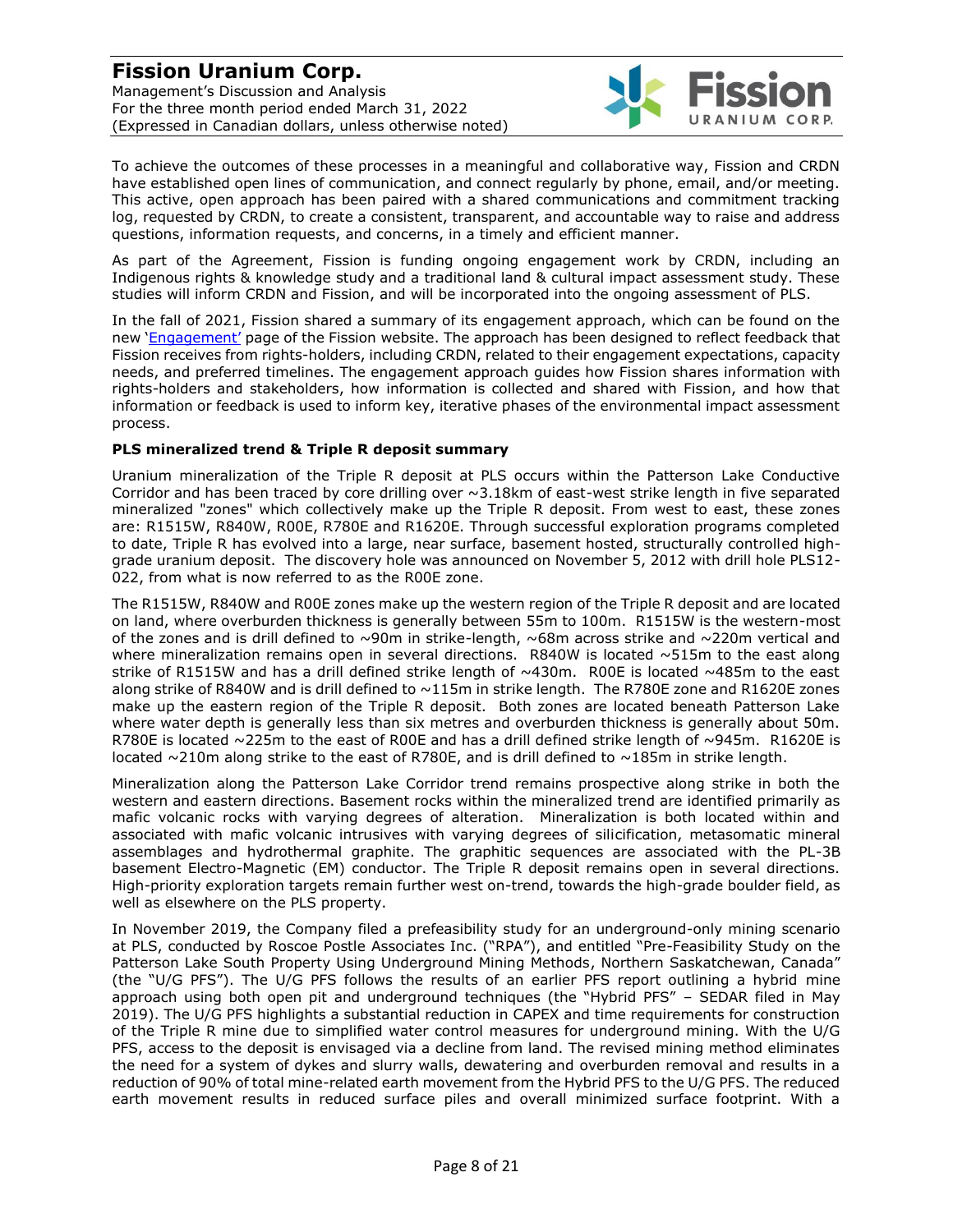Management's Discussion and Analysis For the three month period ended March 31, 2022 (Expressed in Canadian dollars, unless otherwise noted)



projected OPEX of just US\$7.18/lb, an IRR of 34% (pre-tax) / 25% (after-tax) and an NPV at 8% of C\$1.33B (pre-tax) / C\$0.7B (after-tax), the U/G PFS outlines the potential for highly economic production at PLS.

While the U/G PFS only considers Indicated Resources from the R780E and R00E zones, the mine plan has been deliberately designed to easily accommodate additional material from the R1515W, R845W and R1620E zones based on potential future conversion of Inferred Resources to Indicated Resources. The majority of mineralization at these three, on-strike, high-grade zones is currently defined as Inferred Mineral Resource classification and thus not considered for inclusion in the U/G PFS mine plan. As proven by the Company's drilling at the Triple R deposit's R00E and R780E zones, Fission has an excellent track record of converting Inferred-category resources to Indicated-category. As a result, there is a clear path for growing the deposit, potentially leading to an increased resource as well as a longer mine life.

#### **PLS U/G Prefeasibility Study highlights:**

#### *Reduced Capital Costs, Low Operating Costs, and Robust Economics*

- Substantially reduced earthworks as a result of eliminating the dyke, slurry wall, dewatering, and overburden removal that was envisaged in the Hybrid PFS
- Construction timeline reduction of 1 year from 4 years (Hybrid PFS) to 3 years (U/G PFS)
- 21% reduction in capital costs from \$1.50B (Hybrid PFS) to \$1.18B (U/G PFS)
- Seven-year production life
- Average unit operating costs of US\$7.18/lb  $U_3O_8$
- Economics:
	- o IRR of 34% (pre-tax) / 25% (after-tax)
	- o NPV of C\$1.33B (pre-tax) / C\$0.7B (after-tax) at 8% discount rate
	- o Payback in 2.2 years (pre-tax) / 2.5 years (after-tax)

#### *Demonstrated Scope for Substantial Growth*

- Additional Zones: The PFS mine plan has been designed specifically to accommodate all five currently defined mineral zones based on potential future conversion of Inferred Resources to Indicated Resources. These include the three high-grade, on strike zones - R1515W, R845W and R1620E – that are not yet part of Mineral Reserves.
- Zone Expansion: The R780E is open at depth and along plunge to the east and further opportunity exists to continue to grow the resource in those directions, potentially extending the underground mine life.
- Mineralization Upgrade: The PFS mine plan does not include areas of Inferred Mineral Resource in the R00E and R780E zones.

#### *Reduced Environmental Impact*

- The U/G PFS mine plan completely eliminates the need for a ring dyke, slurry wall, dewatering, and overburden removal that was included in the Hybrid PFS.
- Recovery of reserves near the overburden and bedrock contact (the crown pillar) will utilize artificial ground freezing technology drilled remotely from shore, which eliminates any disturbances into Patterson Lake. Artificial ground freezing has been used extensively at uranium deposits in the Athabasca Basin.
- Other than a freshwater intake pump, and treated effluent discharge point, all other infrastructure related to mining at PLS is set back a minimum of 100 m from the shoreline of Patterson Lake.
- The revised mining method results in a reduction of approximately 90% of total mine-related earth movement from the Hybrid PFS to the U/G PFS (51.2Mt in the Hybrid PFS compared to 5.4 Mt in the U/G PFS), and a 58% reduction to the total disturbed area.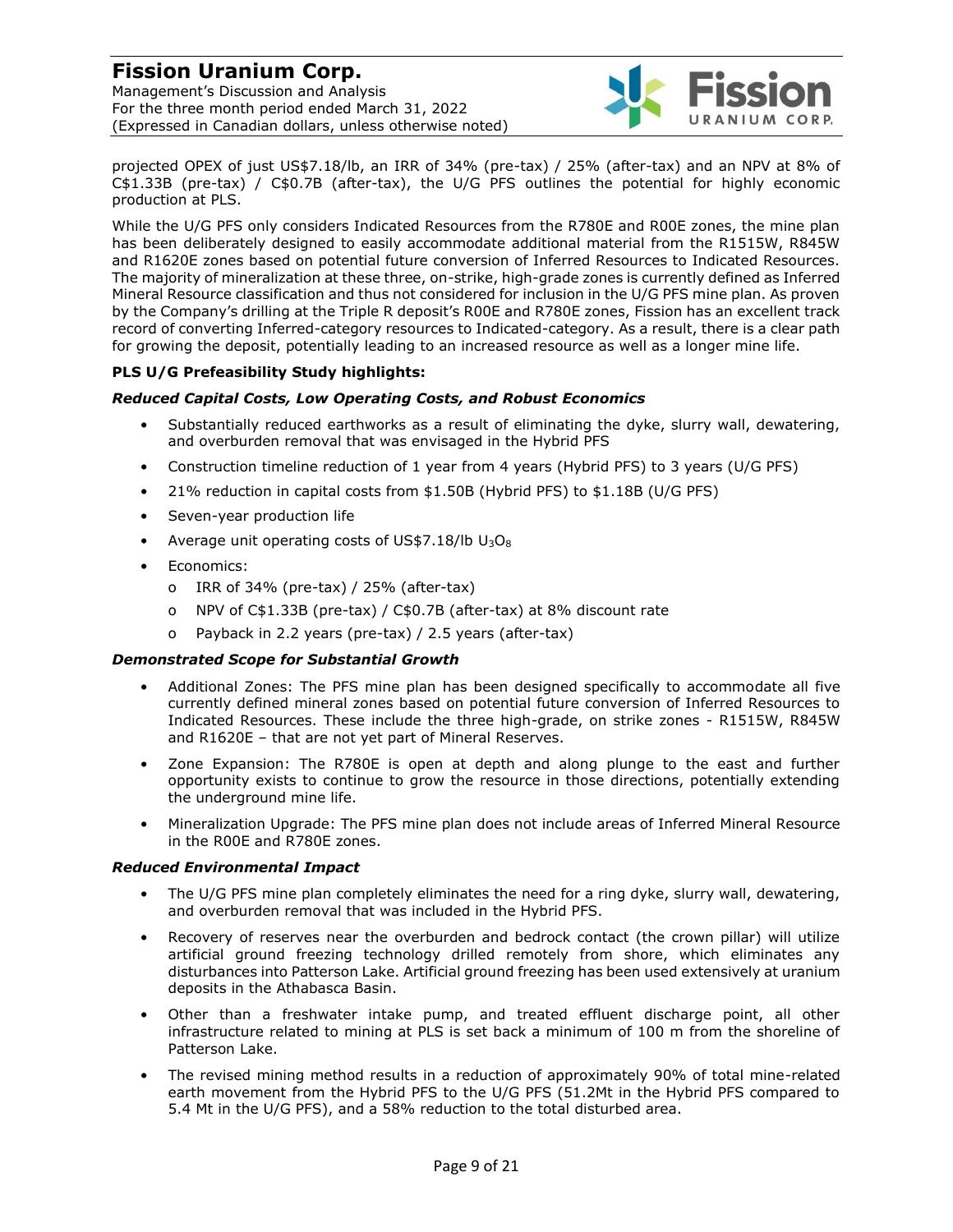Management's Discussion and Analysis For the three month period ended March 31, 2022 (Expressed in Canadian dollars, unless otherwise noted)



#### **Uranium outlook**

Management believes that the development of the PLS high-grade uranium property presents an opportunity to increase shareholder value based on the following categories, including but not limited to supply / demand fundamentals, geopolitics and clean, baseload power generation. This "greening", or decarbonization, is being accelerated as countries look for ways to stimulate economic recovery in the wake of the Covid-19 pandemic and, as shown with statements from the EU and individual nation states such as the US, China and India, nuclear has a critical role to play because renewable sources of energy alone cannot replace fossil fuel energy. The change in government sentiment is, in turn, improving public and investor sentiment.

Uranium is well known and well proven as a thin market. After years of low prices, utilities have finally worked their way through the supply overhang. As a result, the underlying fundamentals affecting supply and demand are coming to bear. This can be seen in the rapid increases in the uranium spot price since April, 2021, more than doubling from to a high of \$63.50 in April, 2022. This is the first time since 2012 that uranium prices have risen above \$60.

• *Clean and in demand* 

As emissions figures conclusively prove, nuclear power is one of the cleanest forms of energy available. It is on par with, and in some cases superior to, renewable energy when it comes to carbon emissions. It also provides baseload energy, which is crucial for the large power grids that cities around the world rely upon.

According to the International Energy Association, nuclear currently provides just over ten percent of the world's electricity requirements and as a result, it prevents the emission of 2.1 billion tonnes of CO2 equivalent every year.

According to the Intergovernmental Panel on Climate Change, a minimum of 80% of the world's electricity needs to be low carbon by 2050 if we are to prevent global temperature increases beyond 2°C. However, with global electricity demand forecast to grow between 80% and 130% by 2050, studies show that without nuclear energy, significant carbon emission reduction will not be possible.

The world's largest economies, including the USA and China, are already major users of nuclear energy, and they are not alone. Russia, UK, France, Canada, South Korea, India and Belgium, all rely heavily on nuclear energy. Even countries like the United Arab Emirates have nuclear power stations in operation, and have more in the proposal stage.

| Country      | In Operation | <b>Under construction</b> | <b>Planned</b> | <b>Proposed</b> |
|--------------|--------------|---------------------------|----------------|-----------------|
| China        | 54           | 19                        | 34             | 168             |
| India        | 23           | 8                         | 12             | 28              |
| Russia       | 37           | 3                         | 27             | 21              |
| <b>USA</b>   | 93           | 2                         | 3              | 18              |
| Canada       | 19           |                           |                | $\mathcal{P}$   |
| Japan        | 33           | $\mathcal{P}$             | 1              | 8               |
| Saudi-Arabia |              |                           |                | 16              |
| South Korea  | 24           | 4                         |                | 2               |
| Ukraine      | 15           | 2                         |                | 2               |
| Others       | 142          | 16                        | 19             | 70              |
| <b>Total</b> | 440          | 56                        | 96             | 335             |

The following is a list of selected countries with nuclear reactors that are either under construction, planned or proposed:

*Source: World Nuclear Association (World Nuclear Reactors & Uranium Requirements - www.world-nuclear.org - Updated May 2022)*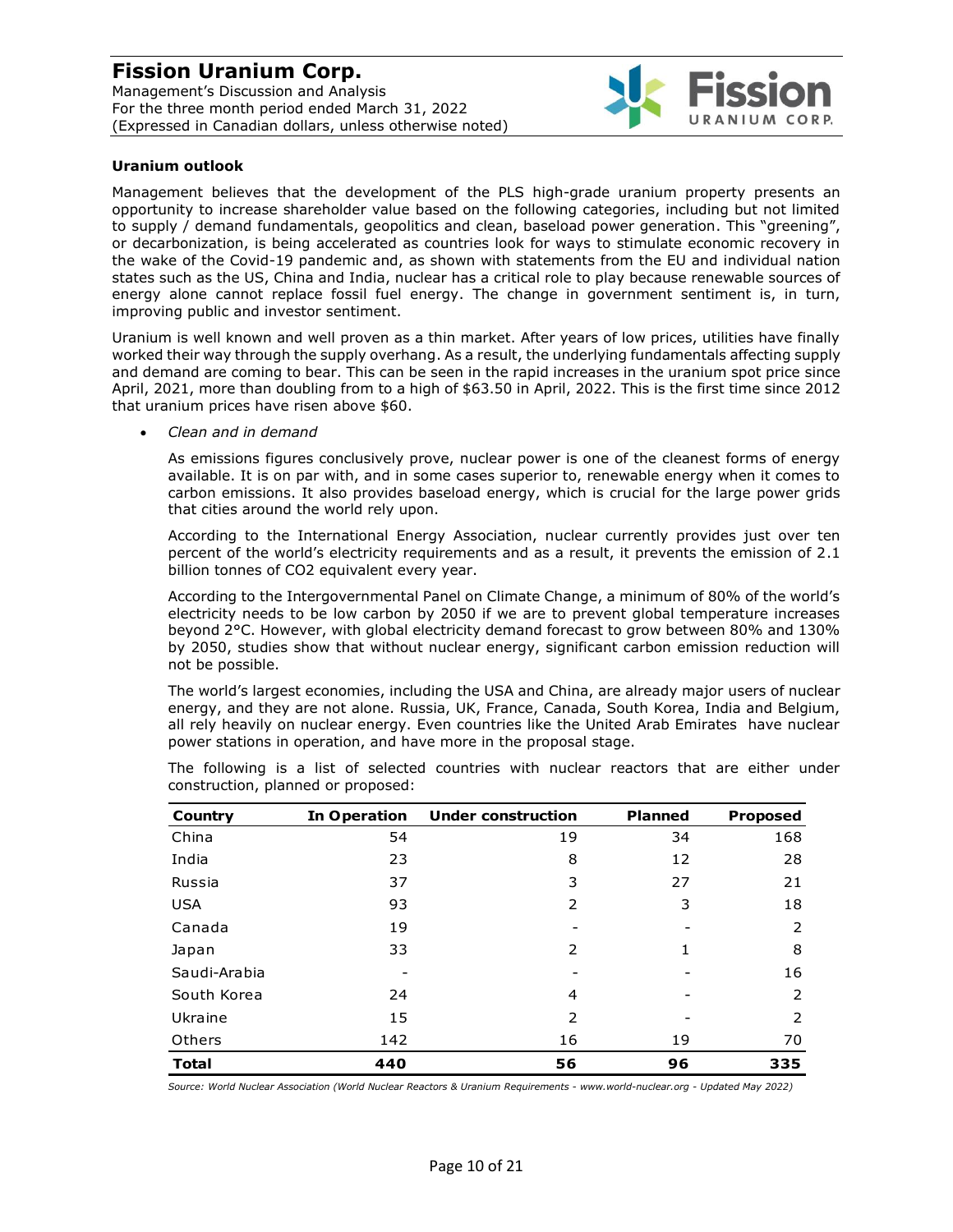Management's Discussion and Analysis For the three month period ended March 31, 2022 (Expressed in Canadian dollars, unless otherwise noted)



#### **Uranium outlook (continued)**

• *Clean and in demand (continued)*

As the numbers demonstrate, nuclear energy is not only well established but it is in a continued state of expansion. In fact, the most recent World Nuclear Association's Fuel Report, 2020, shows a 26 percent increase in uranium demand over the next decade.

• *Supply remains weakened*

While uranium demand prospects have continued to strengthen in recent years, uranium production has been suffering. For nearly a decade, a state of oversupply, combined with large, end-user stockpiles, resulted in years of low uranium prices. Eventually, the pricing environment forced major supplier action, such as:

- $\circ$  Kazatoprom, the world's largest uranium supplier, has cut production by 20%. In addition, recent civil unrest has highlighted Kazakhstan as an unstable jurisdiction. Events in January 2022 included the resignation of the government, and a request for foreign military aid to suppress the unrest.
- $\circ$  Cameco, the 2<sup>nd</sup> largest supplier in the world, shut down McArthur River the world's highest grade uranium mine. Due to the current, sustained higher prices, Cameco has announced it will restart the mine but that it will not re-enter production until 2024.
- $\circ$  Rio Tinto, one of the world's largest mining companies, has all but exited the uranium business – selling and winding down uranium operations and removing 6 million lbs of annual uranium production from the market.
- o Investment dried up for any project or expansion that did not show highly competitive operating costs.

Additional factors include:

- $\circ$  The Covid-19 pandemic led to periodic, temporary mine and mill closures. The pandemic has yet to fully recede and may continue to cause additional supply disruption.
- o In order to fulfill contractual obligations, Cameco has purchased material on the spot market rather than increase production.
- $\circ$  Investment funds holding uranium inventories sold double the amounts they purchased in 2020, leading to a large drawdown of low cost inventories available.
- o In April, 2021, Sprott Physical Uranium Trust ("SPUT") acquired Uranium Participation Corp. – the first uranium fund to list on an Exchange – and relaunched as an investment trust. The Trust has been purchasing physical uranium on the spot market and, by sharing information on all of its transactions, it has been increasing the transparency of the uranium market. By the end of 2021, SPUT had acquired approximately one third of global annual uranium supply. With its purchases, SPUT has the potential to provide significant further upwards pressure on uranium prices. Furthermore, Kazatomprom has co-founded a rival physical uranium fund which is currently deploying US\$50M in funds, and with plans to raise a further \$500M for uranium purchases.
- o A rapid increase in Small Modular Reactor ("SMR") development has highlighted the potential for a paradigm shift in uranium demand fundamentals. Russia now has two commercial SMRs in operation, China connected its first to the grid in December, 2021, and Canada is expected to have at least two commercial SMRs operating by 2028. In addition, countries including the US and UK are pouring billions of dollars into development and commercialization of SMR designs for domestic use and export. With their numerous advantages over traditional, full size reactors, SMRs could have a significant medium term demand impact, and could dramatically change the uranium fundamentals in the long term.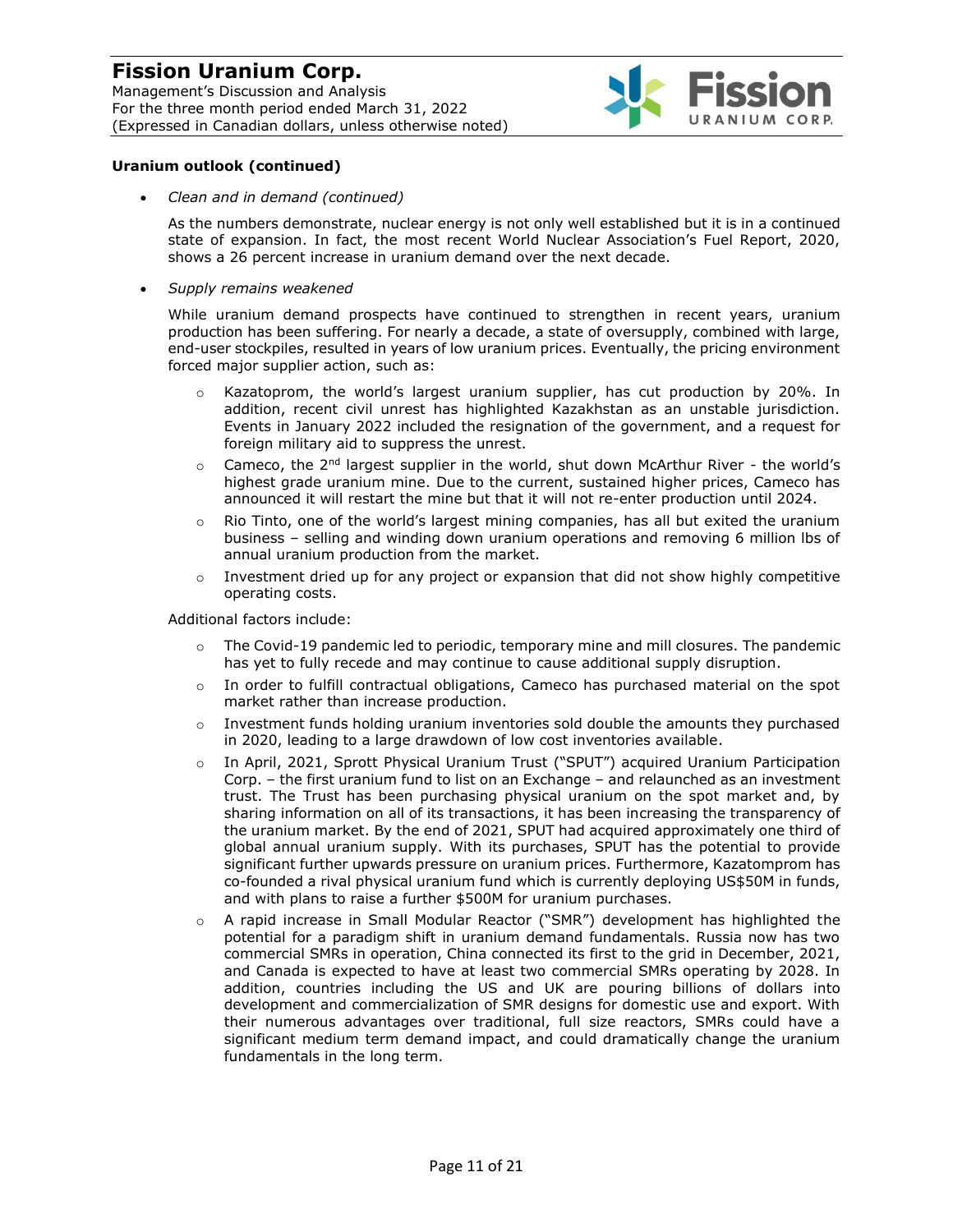Management's Discussion and Analysis For the three month period ended March 31, 2022 (Expressed in Canadian dollars, unless otherwise noted)



#### **Uranium outlook (continued)**

- *Supply remains weakened (continued)*
	- $\circ$  The global need to transition to carbon free energy has led to a sea change in both sentiment and in government action. This has been accelerated due to Russia's invasion of Ukraine, which has led many countries to re-evaluate their energy security. Just a few of the positive actions recently announced include
		- The UK has announced that nuclear will form the backbone of its new energy strategy and has already announced eight new reactors.
		- South Korea has announced a u-turn of its plan to phase out nuclear energy and instead will resume construction of four additional reactors.
		- The US has announced a  $$6$  billion financial package to help existing nuclear power stations.
		- France, already a heavy user of nuclear power, is seeking to build another 14 reactors

As a result of the aforementioned factors, prices in 2020 enjoyed the largest jump in five years and are currently substantially higher in 2022 than the 16-year low in 2016.



Ux U3O8 Price® - 2 Year History (Spot vs. Long-Term)

*Source: Ux Consulting Company LLC ("UXC", www.uxc.com: May 2022)*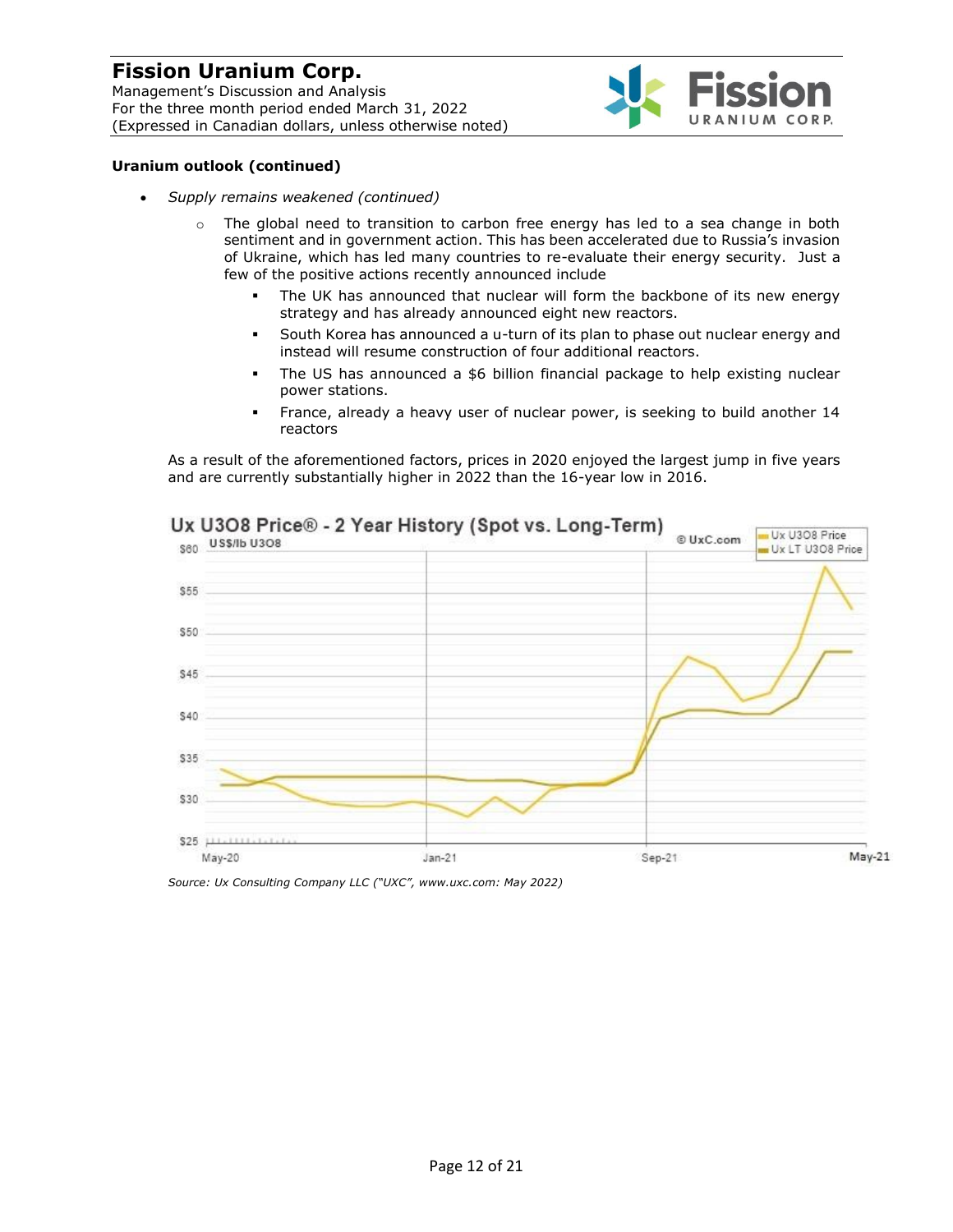Management's Discussion and Analysis For the three month period ended March 31, 2022 (Expressed in Canadian dollars, unless otherwise noted)



#### **Uranium outlook (continued)**

• *Looking to the future* 

According to the UxC, an estimated 70% of uranium is produced at below \$30 per lb. Further analysis by UxC shows that, past 2025, higher cost production must be brought online because of declining inventories and depletion of reserves.

With prices having risen to the \$60 mark and above, producers like Cameco have announced plans to resume shuttered production. However, Russia's invasion of Ukraine sent shock waves through the western world and security of supply – once considered a minor factor – is now high on the agenda for utilities. Considering that the world's largest source of production is Kazakhstan, which sits firmly in the Russian sphere of influence, the spotlight is firmly on Canada's Athabasca Basin, which contains the highest-grade uranium deposits in the world.

To compound the problem for uranium fuel customers, Long-term contracting between 2014 and 2020 only occurred at a moderate level. Producers were slow to reduce supply because they were protected by higher price contracts and the high inventories protected consumers from temporary shortfalls. These factors are no longer in play to the same degree and analysts such as UxC believe that we could be approaching the start of a much larger contracting lifecycle, which may place upwards pressure on prices.

As the inventories and reserves continue to deplete, attention will inevitably turn to bringing on new sources of low-cost production. As highlighted by the Company's prefeasibility study, Fission Uranium's PLS project has the potential to become one of the lowest cost sources of uranium production in the world.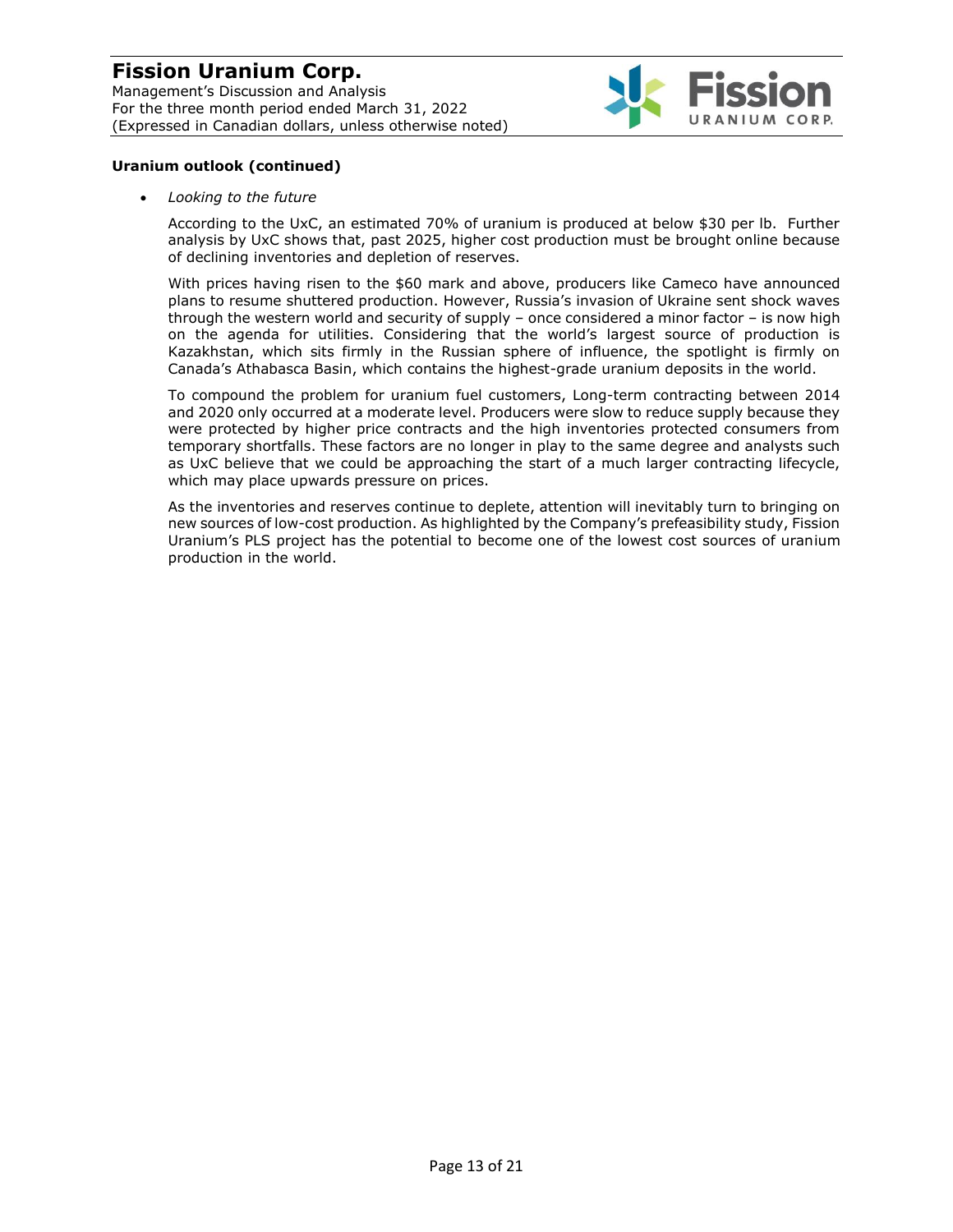Management's Discussion and Analysis For the three month period ended March 31, 2022 (Expressed in Canadian dollars, unless otherwise noted)



#### **Selected annual information**

The financial information presented below for the current and comparative periods was derived from financial statements prepared in accordance with IFRS and is expressed in Canadian dollars.

|                                         | <b>Year Ended</b> | <b>Year Ended</b> | <b>Year Ended</b> |
|-----------------------------------------|-------------------|-------------------|-------------------|
|                                         | December 31       | December 31       | December 31       |
|                                         | 2021              | 2020              | 2019              |
|                                         | \$                | \$                | \$                |
| Net loss and comprehensive loss         | (6,800,894)       | (9,008,140)       | (5,399,758)       |
| Total assets                            | 399,187,604       | 351,567,107       | 322,724,264       |
| Current liabilities                     | 1,646,532         | 821,875           | 420,336           |
| Non-current liabilities                 | 10,476,923        | 9,857,300         | 322,463           |
| Shareholders' equity                    | 387,064,149       | 340,887,932       | 321,981,465       |
| Basic and diluted loss per common share | (0.01)            | (0.02)            | (0.01)            |

#### **Summary of quarterly results**

The financial information presented below for the current and comparative periods was derived from annual financial statements prepared in accordance with IFRS or interim financial statements prepared in accordance with IFRS applicable to the preparation of interim financial statements, including *IAS 34, Interim Financial Reporting.*

|                                          | March 31      | December 31 | September 30 | June 30       |
|------------------------------------------|---------------|-------------|--------------|---------------|
|                                          | 2022          | 2021        | 2021         | 2021          |
|                                          | \$            | \$          | \$           | \$            |
| Exploration and                          |               |             |              |               |
| evaluation assets                        | 346,871,822   | 341,961,502 | 339,781,526  | 330,206,604   |
| Working capital<br>Net loss and          | 47,971,325    | 52,851,029  | 48,483,604   | 53,753,100    |
| comprehensive loss<br>Net loss per share | (5, 199, 560) | (922, 100)  | (1,248,017)  | (1, 541, 841) |
| basic and diluted                        | (0.01)        | (0.00)      | (0.00)       | (0.00)        |
|                                          | March 31      | December 31 | September 30 | June 30       |
|                                          | 2021          | 2020        | 2020         | 2020          |
|                                          | \$            | \$          | \$           | \$            |
| Exploration and                          |               |             |              |               |
| evaluation assets                        | 324,816,853   | 320,185,305 | 318,964,201  | 318,250,538   |
| Working capital<br>Net loss and          | 26,281,397    | 29,370,554  | 11,946,422   | 13,814,153    |
| comprehensive loss<br>Net loss per share | (3,088,936)   | (3,794,159) | (2,330,609)  | (1, 572, 730) |
| basic and diluted                        | (0.01)        | (0.01)      | (0.00)       | (0.01)        |

The increase in net loss and comprehensive loss for the three month periods ended March 31, 2022, March 31, 2021 and December 31, 2020 is primarily the result of stock based compensation recognized in those periods. The decrease in net loss and comprehensive loss for the three month period ended December 31, 2021 is primarily the result of an unrealized gain on its investment in Fission 3.0 Corp.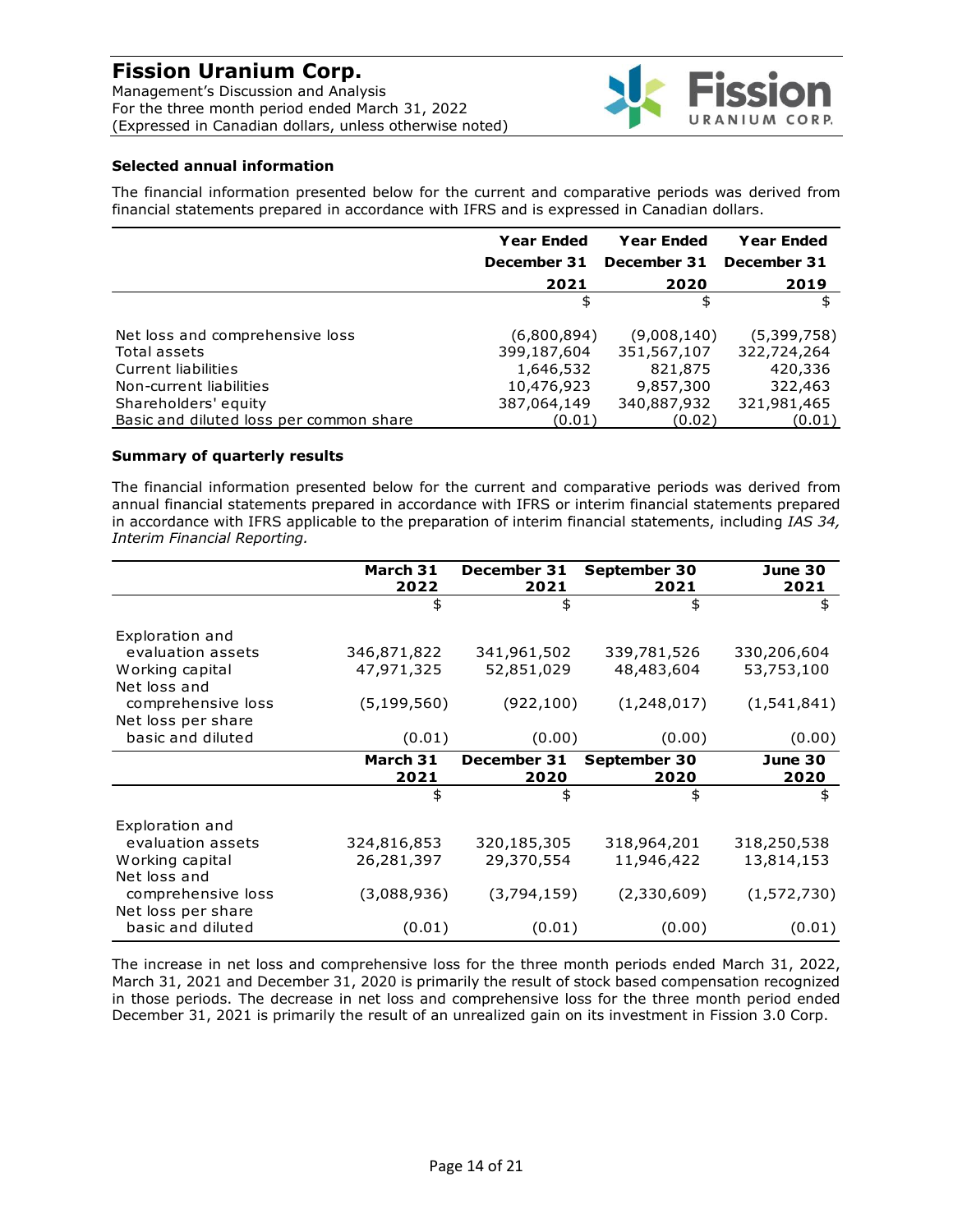Management's Discussion and Analysis For the three month period ended March 31, 2022 (Expressed in Canadian dollars, unless otherwise noted)



#### **Results of operations**

The expenses incurred by the Company are typical of exploration and development companies that do not have established cash flows from mining operations. Changes in these expenditures from quarter to quarter are impacted directly by fluctuations in expenditures and non-recurring activities or events.

#### *Comparison of the three months ended March 31, 2022 and March 31, 2021*

The Company had a net loss and comprehensive loss of \$5,199,560 (\$0.01 basic and diluted loss per share) compared to a net loss and comprehensive loss of \$3,088,936 (\$0.01 basic and diluted loss per share). The change in net loss is primarily attributable to the following factors:

- Business development, public relations and communications, and trade shows and conferences fees increased to \$137,423 from \$83,993 in correlation with a return to in-person meetings and conferences attended during the current period.
- Share based compensation increased to \$2,513,167 from \$1,570,184 due to the vesting of stock options granted during the current period.
- Foreign exchange loss amounted to \$2,504 compared to a \$106,979 gain in 2021 due to fair value changes of USD denominated liabilities during the comparative fiscal period and offsetting financial assets and liabilities denominated in USD in the current period.
- Loss on short-term investments increased to \$304,136 from a \$3,237 gain due to fair value changes during the period.
- Loss on investment in Fission 3.0 Corp. increased to \$591,444 from \$nil due to fair value changes during the period.
- Loss on warrant liability increased to \$647,846 from \$536,180 due to fair value changes during the period.

#### **Liquidity and capital resources**

Fission Uranium is an exploration and evaluation stage company and has not yet determined whether its exploration and evaluation assets contain ore reserves that are economically recoverable. The recoverability of the amounts shown for exploration and evaluation assets, including the acquisition costs, is dependent upon the existence of economically recoverable reserves, the ability of the Company to obtain necessary financing to complete the development of those reserves, and future profitable production.

The Company's ability to meet its obligations and fund exploration programs depends on its ability to raise funds. The Company anticipates being able to raise funds, as necessary, primarily through the issuance of common shares or debt. To date the Company has been successful in raising funds however there are no assurances that the Company will be successful in raising funds in the future. On an ongoing basis, the Company monitors and adjusts, when required, exploration programs as well as general and administrative costs to ensure that adequate levels of working capital are maintained. The Company has no exploration and evaluation asset agreements that require it to meet certain expenditures.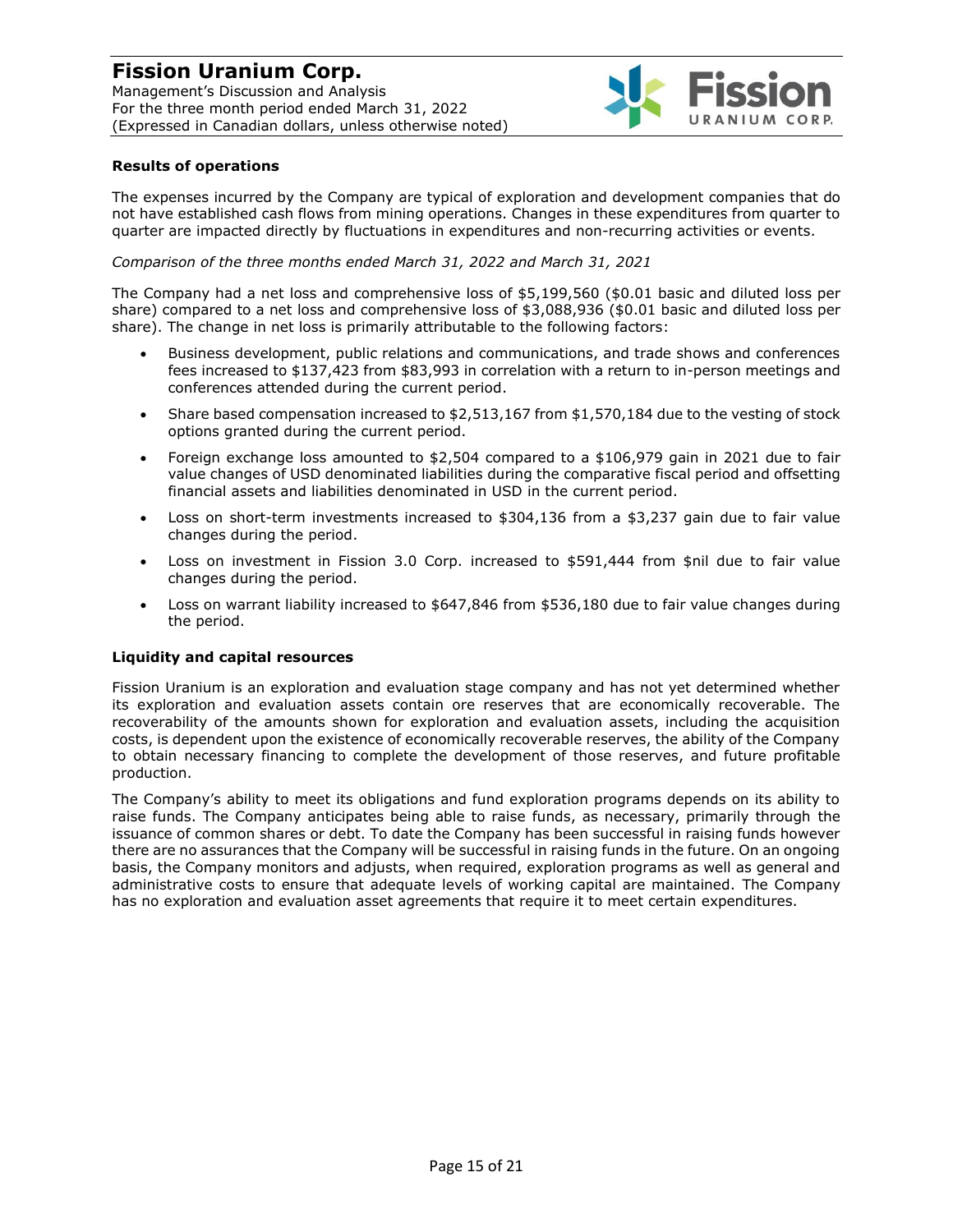

#### **Liquidity and capital resources (continued)**

#### *Credit Facility*

In April 2020, the Company entered into a senior secured credit facility (the "Facility") with Sprott Resource Lending II (Collector) L.P. ("Sprott"). Under the terms of the Facility, Sprott advanced the Company a gross amount of US\$10,000,000 (net cash proceeds were subject to a 3% discount) with a four-year term and no obligation to make any principal repayments until April 2024 (the "Maturity Date"). The Company also has the option to extend the term of the Facility by one year, subject to certain terms and conditions contained in the Facility. The Facility bears interest at a rate of 10% per annum, payable monthly with the option to pay a portion of the interest due by way of common shares. The Company may voluntarily repay the Facility in whole or in part anytime before the Maturity Date, provided that a minimum of 24 months interest has been paid. The Company is also required to repay the Facility with 25% of the net proceeds from any equity financings (excluding flow-through financings) closed during the term.

As of March 31, 2022, the outstanding principal of the Facility was \$8,711,784 (US\$6,971,658).

#### *Bought Deal Financings*

In May 2021, the Company closed a bought deal financing of 57,500,000 units at a price of \$0.60 per unit for gross proceeds of \$34,500,000. Each unit consists of one common share and one half of one common share purchase warrant. Each whole warrant is exercisable into one common share at a price of \$0.85 for a period of 36 months. The Company incurred share issuance costs of \$2,067,960 in connection with this financing.

The fair value of the common shares was determined based on the closing trading price on May 11, 2021 and the fair value of warrants was determined using the Black-Scholes pricing model. A total of \$29,325,621 was recorded in share capital in relation to the common shares and \$5,174,379 was recorded in other capital reserves in relation to the warrants. A total of \$310,157 was recorded in other capital reserves for the proportionate share of financing costs related to the warrants in the units issued. The fair value of the warrants was determined using the following assumptions: volatility of 94.91%; risk-free interest rate of 0.30%; expected life of 1.5 years; and a dividend rate of 0%.

In connection with this financing, Sprott Resource Lending II (Collector) L.P. provided a waiver of the Company's obligation to repay a portion of the Credit Facility with 25% of the net proceeds.

#### *Use of Proceeds*

The following table provides a comparison of the actual use of proceeds to the intended use of proceeds related to the above-noted bought deal financings:

|                                                           | Intended use<br>of proceeds | Actual use as<br>of Mar 31/22 |
|-----------------------------------------------------------|-----------------------------|-------------------------------|
|                                                           |                             |                               |
| May 2021:                                                 |                             |                               |
| PLS feasibility study/engineering support/Permitting, G&A | 34,500,000                  | 12,978,350                    |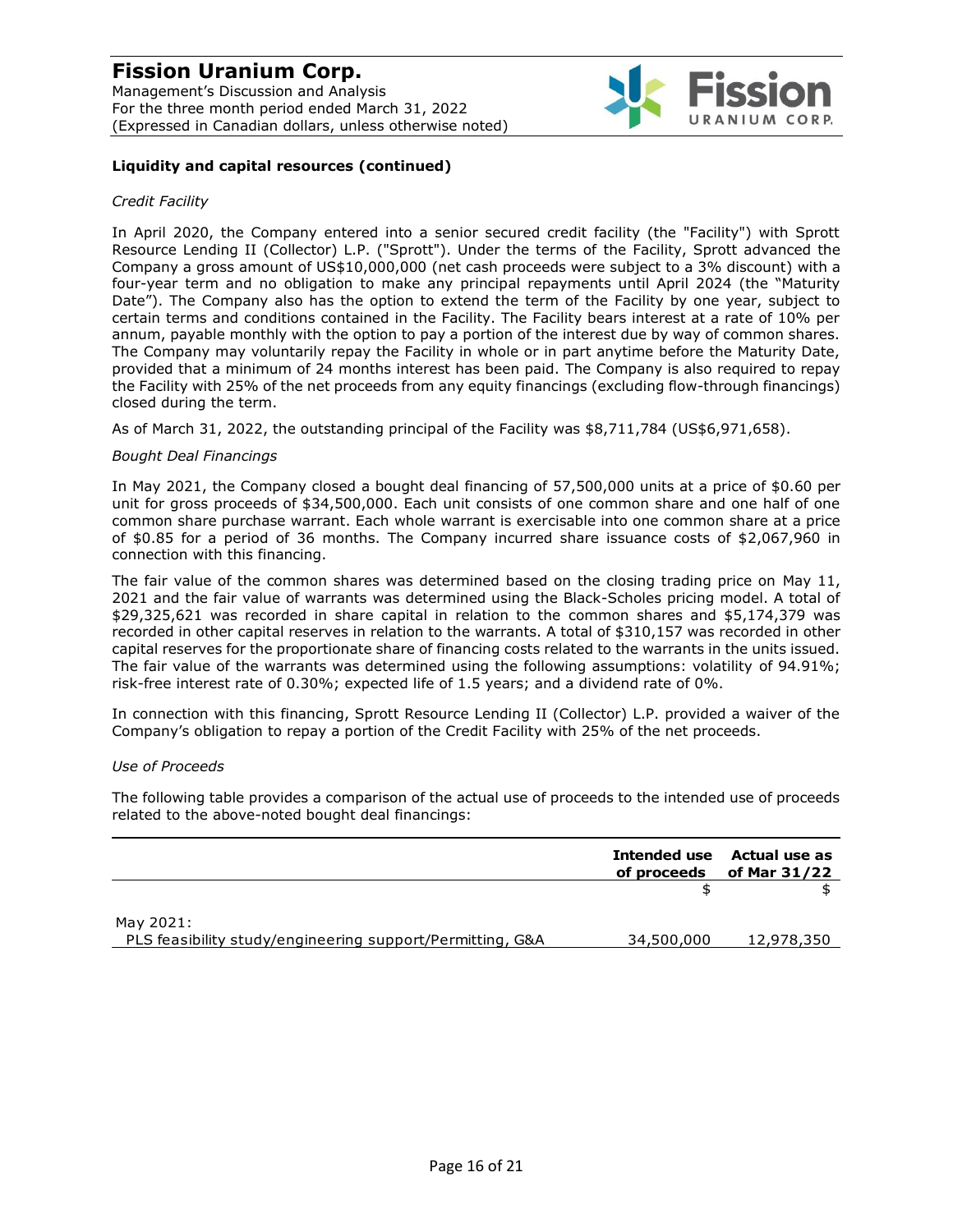

#### **Liquidity and capital resources (continued)**

*Changes in working capital for the three months ended March 31, 2022*

Working capital is calculated as total current assets less total current liabilities. At March 31, 2022, the Company had a working capital balance of \$47,971,325 as compared to \$52,851,029 at December 31, 2021. The decrease in working capital is primarily due to PLS program expenditures and regular administrative expenses, net of the proceeds from exercises of stock options and warrants.

#### *Cash flow for the three months ended March 31, 2022*

Cash and cash equivalents for the three months ended March 31, 2022 decreased by \$4,117,252 as a result of:

- Cash outflows from operating activities of \$1,705,431;
- Cash outflows related to exploration and evaluation asset additions of \$3,152,763
- Cash inflows related to interest income earned on cash and cash equivalents of \$96,860;
- Cash inflows from the disposition of short-term investments of \$56,112;
- Cash inflows related to the disposition of property and equipment of \$800;
- Cash inflows related to the recovery of share issuance costs of \$2,488;
- Cash inflows from the exercise of warrants of \$163,203;
- Cash inflows from the exercise of stock options of \$433,165; and
- Cash outflows from lease obligation payments of \$11,686.

#### **Related party transactions**

The Company has identified the President and CEO, current and former CFO, VP Project Development, VP Exploration, and the Company's current and former directors as its key management personnel during all or part of the periods presented below.

|                                                                                                                                             | <b>Three Months</b> | Three Months |
|---------------------------------------------------------------------------------------------------------------------------------------------|---------------------|--------------|
|                                                                                                                                             | <b>Ended</b>        | Ended        |
|                                                                                                                                             | March 31            | March 31     |
|                                                                                                                                             | 2022                | 2021         |
| <b>Compensation Costs</b>                                                                                                                   | \$                  | \$           |
| Wages, consulting and directors fees paid or accrued<br>to key management personnel and companies<br>controlled by key management personnel | 361,250             | 311,250      |
| Share-based compensation pursuant to the<br>vesting schedule of options granted to                                                          |                     |              |
| key management personnel                                                                                                                    | 2,181,264           | 1,269,165    |
|                                                                                                                                             | 2,542,514           | 1,580,415    |

The Company has a Directors Remuneration Plan (the "DRP Plan") whereby a portion of director fees can be paid through the issuance of common shares ("Director Remuneration Shares") in lieu of the payment of cash or other means of remuneration. Included in compensation costs is the value of shares issued under the DRP Plan. During the three month period ended March 31, 2022, the Company issued Nil shares with a total value of \$Nil under the DRP Plan (March 31, 2021 – Nil shares valued at \$Nil).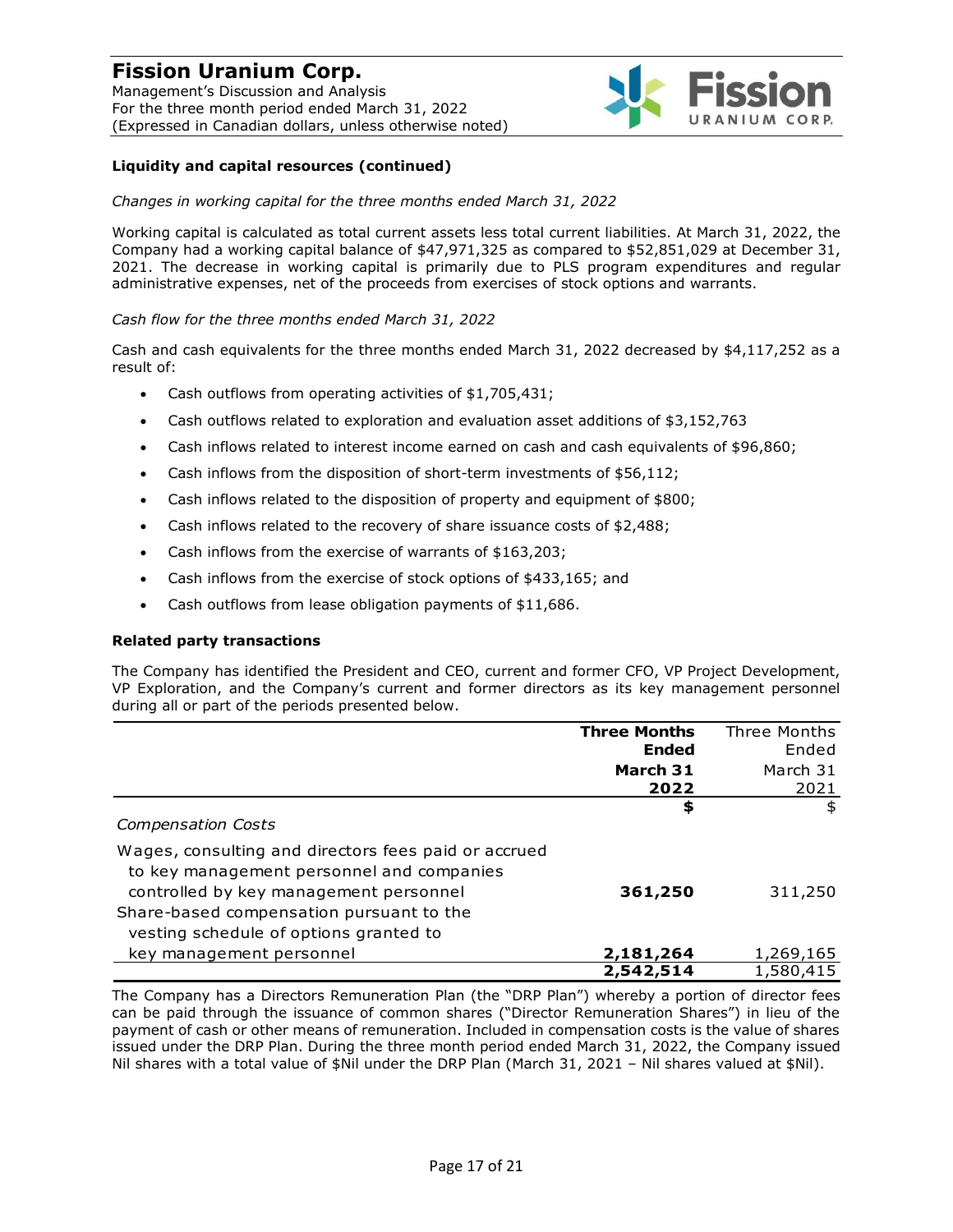Management's Discussion and Analysis For the three month period ended March 31, 2022 (Expressed in Canadian dollars, unless otherwise noted)



#### **Related party transactions (continued)**

Included in accounts payable at March 31, 2022 is \$47,365 (December 31, 2021 - \$421,808) for wages payable and consulting fees due to key management personnel and companies controlled by key management personnel.

Transactions with CGN Mining, which is deemed to be a related party as it accounts for its investment in the Company as an investment in an associate, have been disclosed in the "PLS property" section of this MD&A.

These transactions were in the normal course of operations.

#### **Outstanding share data**

As at May 13, 2022, the Company has 676,401,458 common shares issued and outstanding, 39,836,667 incentive stock options outstanding with exercise prices ranging from \$0.31 to \$0.85 per share and 45,139,524 warrants outstanding with exercise prices ranging from \$0.17 to \$0.85.

#### **Internal controls over financial reporting**

The Company's management is responsible for designing and maintaining an adequate system of internal controls over financial reporting as required under National Instrument 52-109 – *Certification of Disclosure in Issuers' Annual and Interim Filings*. Management designed the internal control system based on the Internal Control – Integrated Framework (2013) published by the Committee of Sponsoring Organizations of the Treadway Commission (COSO). From this framework, an evaluation of the internal control system was completed, and management concluded that the system of internal controls over financial reporting was effective as at December 31, 2021.

Any internal control system, no matter how well designed, has inherent limitations. Therefore, internal controls can only provide reasonable assurance with respect to financial statement preparation and presentation.

There have not been any significant changes in the Company's internal control over financial reporting during the three month period ended March 31, 2022 that have materially affected or are reasonably likely to materially affect the Company's internal controls over financial reporting.

#### **Disclosure controls and procedures**

The Company's disclosure controls and procedures are designed to provide reasonable assurance that information required to be disclosed by the Company is recorded, processed, summarized and reported within the time periods specified in the securities legislation. The Company's management has concluded that the disclosure controls and procedures were effective as at December 31, 2021.

Any control system, no matter how well designed, has inherent limitations. Therefore, disclosure controls and procedures can only provide reasonable assurance with respect to timely disclosure of material information.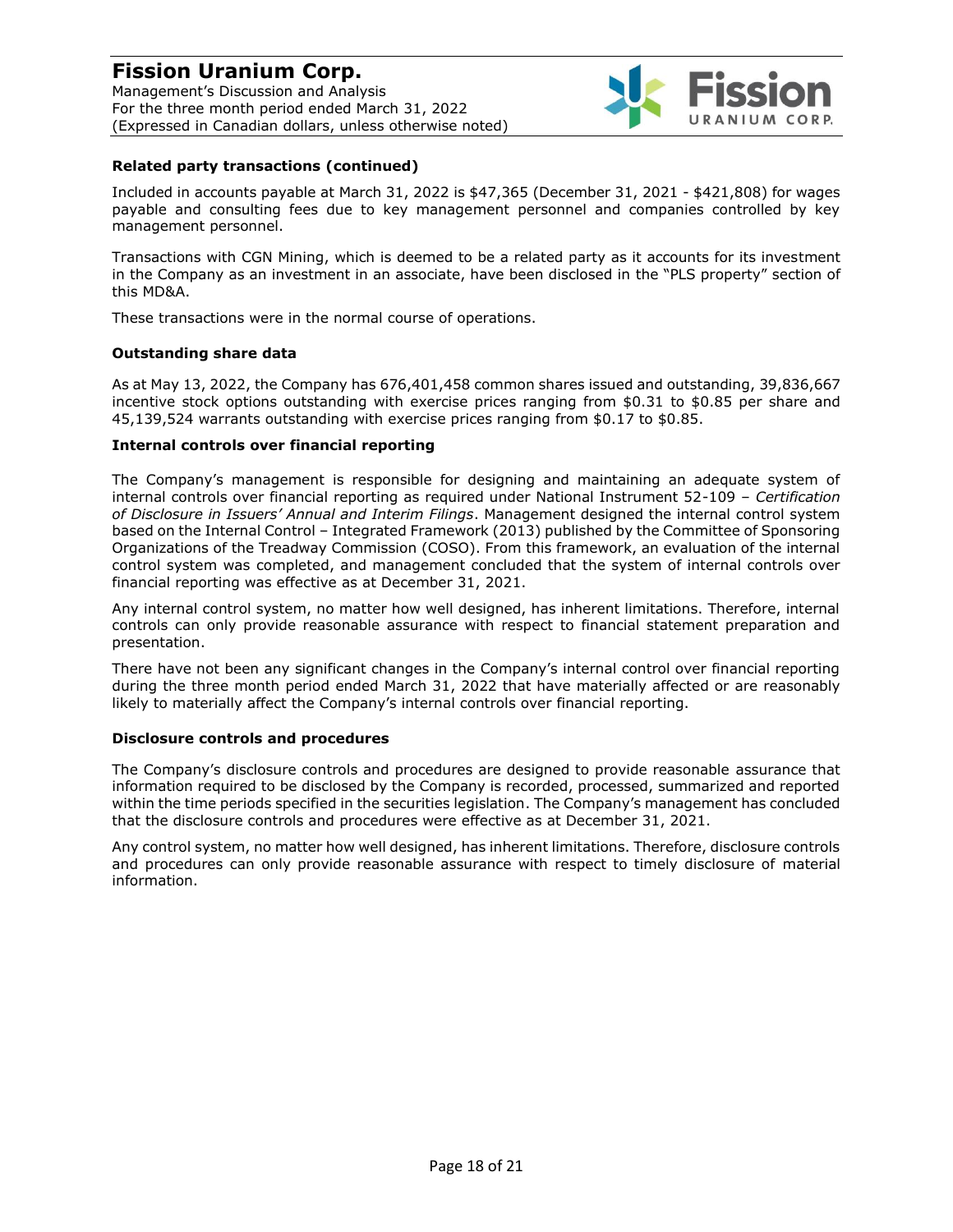

#### **Financial assets**

All financial assets are initially recorded at fair value and categorized into the following two categories for subsequent measurement purposes: amortized cost and fair value through profit or loss ("FVTPL").

A financial asset is classified at 'amortized cost' only if both of the following criteria are met: a) the objective of the Company's business model is to hold the asset to collect the contractual cash flows; and b) the contractual terms give rise on specified dates to cash flows that are solely payments of principal and interest on the principal outstanding.

The Company has classified its cash and cash equivalents and amounts receivable at amortized cost for subsequent measurement purposes. The Company has classified its investment in Fission 3.0 Corp. at FVTPL for subsequent measurement purposes.

#### **Financial liabilities**

Financial liabilities include accounts payable and accrued liabilities, credit facility and warrant liability and are initially recorded at fair value. Subsequently, certain financial liabilities are measured at amortized cost using the effective interest rate method. The warrant liability is measured at FVTPL for subsequent measurement purposes.

#### **Key estimates and judgments**

The key assumptions concerning the future and other key sources of estimation uncertainty at the reporting date are described below. The Company based its assumptions and estimates on parameters available when the financial statements were prepared. Existing circumstances and assumptions about future developments, however, may change due to market changes or circumstances arising beyond the control of the Company. Such changes are reflected in the assumptions when they occur.

#### *Exploration and evaluation assets*

The application of the Company's accounting policy for exploration and evaluation assets requires judgment in the following areas:

- (i) Determination of whether any impairment indicators exist at each reporting date giving consideration to factors such as mining title expiration dates, budgeted expenditures on the PLS property, discontinuation of activities in any area and evaluation of any data which would indicate that the carrying amount of exploration and evaluation assets is not recoverable; and
- (ii) Assessing when the commercial viability and technical feasibility of the project has been determined, at which point the asset is reclassified to property and equipment.

#### *Warrant liability*

Share purchase warrants issued in connection with the credit facility are considered a derivative liability, the fair value of which is estimated using the Black-Scholes pricing model. The significant inputs used in the Black-Scholes model to calculate the fair value of warrants include volatility and expected term.

#### **Significant accounting policies**

A summary of the Company's significant accounting policies is included in Note 2 of the audited financial statements for the year ended December 31, 2021.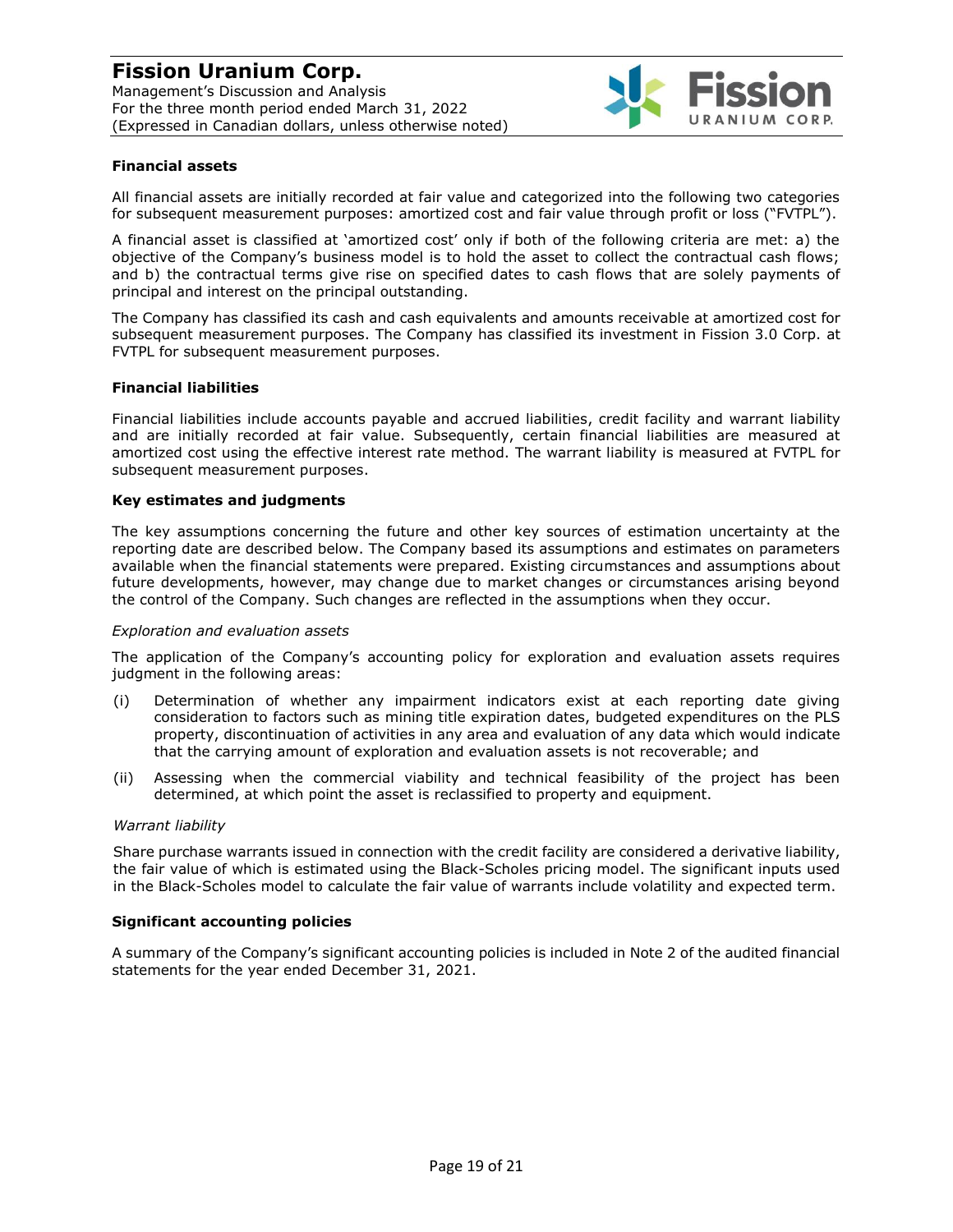

#### **Cautionary notes regarding forward-looking statements**

Certain information contained in this MD&A constitutes "forward-looking statements" and "forwardlooking information" within the meaning of Canadian legislation.

Generally, these forward-looking statements can be identified by the use of forward-looking terminology such as "plans", "expects" or "does not expect", "is expected", "budget", "scheduled", "estimates", "forecasts", "intends", "anticipates" or "does not anticipate", or "believes", or variations of such words and phrases or state that certain actions, events or results "may", "could", "would", "might" or "will be taken", "occur", "be achieved" or "has the potential to".

Forward looking statements are based on the opinions and estimates of management as of the date such statements are made, and are subject to known and unknown risks, uncertainties and other factors that may cause the actual results, level of activity, performance or achievements of the Company to be materially different from those expressed or implied by such forward-looking statements. The Company believes that the expectations reflected in this forward-looking information are reasonable, but no assurance can be given that these expectations will prove to be correct and such forward-looking information included in this MD&A should not be unduly relied upon. This information speaks only as of the date of this MD&A. In particular, this MD&A may contain forward-looking information pertaining to the following: the net present value, metal recoveries, capital costs, operating costs, production, rates of return, payback and impact of the R1515W, R840W and R1620E zones on the operations; the likelihood of completing and benefits to be derived from corporate transactions; the estimates of the Company's mineral resources on its PLS property; estimated exploration and development expenditures; expectations of market prices and costs; supply and demand for uranium; possible impacts of litigation and regulatory actions on the Company; exploration, development and expansion plans and objectives; expectations regarding adding to its mineral resources through acquisitions and exploration; and receipt of regulatory approvals, permits and licences under governmental regulatory regimes.

There can be no assurance that such statements will prove to be accurate, as the Company's actual results and future events could differ materially from those anticipated in this forward-looking information as a result of the factors discussed below in this MD&A under the heading "Risks and Uncertainties". Accordingly, readers should not place undue reliance on forward-looking statements.

These factors are not, and should not, be construed as being exhaustive. Statements relating to "mineral resources" are deemed to be forward-looking information, as they involve the implied assessment, based on certain estimates and assumptions, that the mineral resources described can be profitably produced in the future. The forward-looking information contained in this MD&A is expressly qualified by this cautionary statement. The Company does not undertake any obligation to publicly update or revise any forward-looking information after the date of this MD&A or to conform such information to actual results or to changes in the Company's expectations except as otherwise required by applicable legislation.